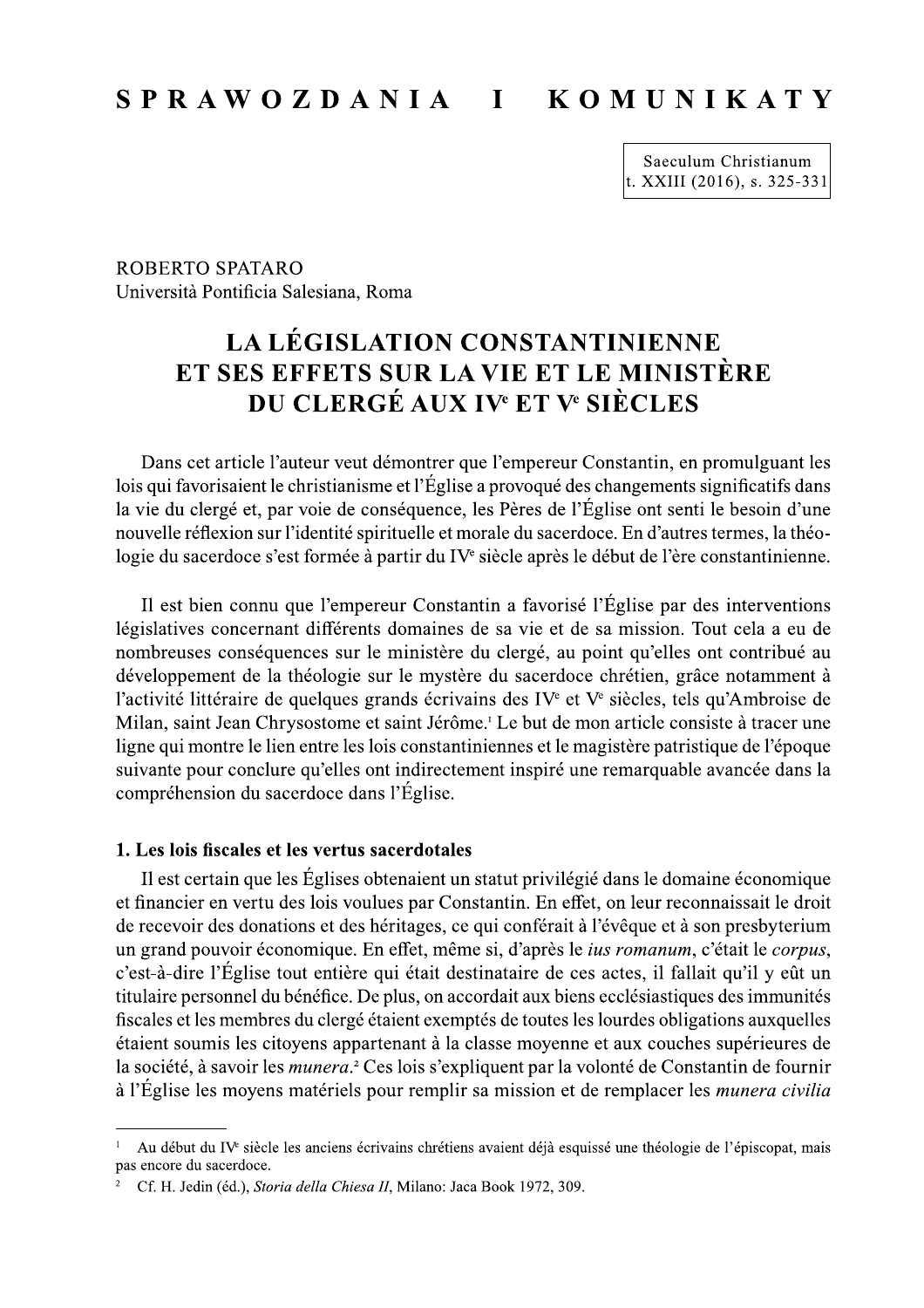#### ROBERTO SPATARO

par les œuvres de bienfaisance destinées à aider les nombreux pauvres de la population du Bas-Empire.

C'est ainsi que l'Église et le clergé se voyaient tout à coup dotés d'une richesse considérable destinée à l'aide aux ecclésiastiques - auxquels, il faut le rappeler, il était défendu de pratiquer des activités lucratives –, à l'entretien des lieux de culte et à la charité envers les miséreux. Il en résultait au moins deux conséquences inévitables : d'abord, de nombreux candidats aspiraient à entrer dans le clergé attirés par les avantages économiques, provoquant une forte augmentation quantitative des prêtres dont la qualité spirituelle était souvent médiocre ; en deuxième lieu, les ecclésiastiques, et par-dessus tout l'évêque, étaient regardés comme les principaux évergètes auxquels on pouvait s'adresser pour les besoins matériels. La littérature patristique en parle souvent et avec différentes perspectives.<sup>3</sup>

Saint Jérôme, par exemple, avec son habituelle et piquante ironie, s'en prend vigoureusement aux prêtres qui paraissaient soucieux seulement de s'enrichir par tous les moyens, y compris les plus sordides. Dans sa lettre au jeune prêtre Nepotianus, Jérôme donne cette description, sarcastique et presque macabre, du prêtre « chasseur » d'héritages :

Voici ce que j'entends dire : à l'égard des vieillards et des vieilles femmes sans enfants, certains consentent une honteuse servitude. Ils présentent eux-mêmes le pot de chambre, assiègent le lit et, dans leur propre main, recoivent les glaires de l'estomac ou les mucosités du poumon. Ils prennent peur quand le médecin entre ; des lèvres tremblantes, ils s'informent : «cela va-t-il mieux ?» Si le vieux est un peu plus dispos, les voilà inquiets; ils feignent la joie, mais, au-dedans, leur esprit cupide est à la torture.<sup>4</sup>

Dans la même épître Jérôme formule le précepte que le sacerdoce ne doit pas être considéré comme n'importe quel travail pour gagner de l'argent et des biens matériels. Un tel enseignement ne trouve sa raison d'être que si on présuppose une mentalité souillée par l'avidité présente dans le clergé.<sup>5</sup> Il faut rappeler que Jérôme avait une bonne et large connaissance du milieu clérical de son temps, c'est-à-dire du IV<sup>e</sup> siècle, qu'il avait fréquenté pendant ses séjours en Orient, à Constantinople, à Antioche de Syrie, et à Rome où il eut de nombreuses querelles avec des prêtres vaniteux et avides. C'est pourquoi il exhorte à la pratique de la frugalité et de la tempérance, et il suggère au jeune prêtre Nepotianus de fuir les clercs qui donnaient de mauvais exemples.

Si, servant à l'autel, je suis entretenu par l'offrande qui se fait à l'autel, quand j'aurai la nourriture et le vêtement, je devrai m'en contenter. [...] Un clerc homme d'affaires, ex-pauvre devenu riche, ex-sans naissance devenu fanfaron, fuis-le comme la peste.<sup>6</sup>

Cf. Mayeur J.M. – Pietri C. e L. – Vauchez A. – Venard M. (éds), *Histoire du Christianisme des origines à nos* jours. Naissance d'une nouvelle chrétienté (250-430), Paris: Desclée 1995, 566, 570-581.

Hieronymus, Epistula LII, 6, 426. Voir l'édition critique de Hilberg I. (éd.), Sancti Eusebii Hieronymi Epistulae pars I, Corpus Christianorum Ecclesiasticorum Latinorum 54, Vindobonae : Österreichische Akademie der Wissenschaften 1996. Voir la traduction française de J. Labourt : Saint Jérôme, Lettres, t. II, Paris : Les Belles Lettres 1951, 181.

 $\overline{5}$ "Je t'en supplie donc – et mes répétitions t'en avertiront encore et encore – ne crois pas que la profession de cléricature soit une sorte de fonctionnarisme à l'ancienne mode ; ne cherche pas le profit séculier dans la milice du Christ": Hieronymus, Epistula LII, 5, 422.

Hieronymus, Epistula LII, 5, 422.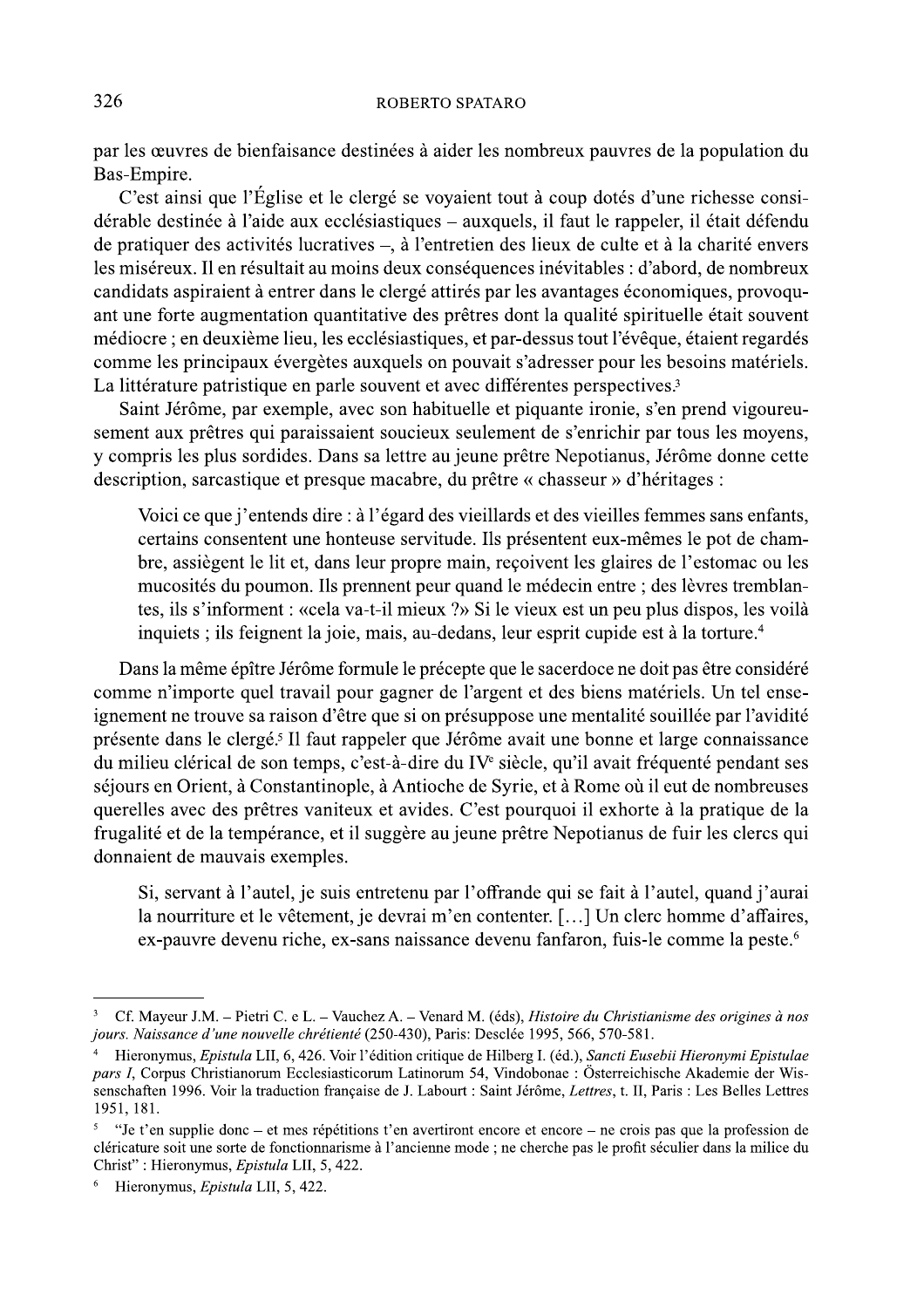D'un autre côté, saint Ambroise de Milan, dans son De officiis ministrorum, recommandait aux prêtres d'accomplir avec générosité leur tâche de secourir les indigents et parfois de le faire avec modération, de peur d'être trompés par de « faux pauvres » qui abusaient de la richesse de l'Église. De cette façon il nous laisse entendre que les prêtres du IV<sup>e</sup> siècle étaient devenus les agents de ce qu'on pourrait appeler une « Église-Providence », l'Église faisant partie de la structure administrative de l'État.

Les gens viennent en bonne santé, viennent sans avoir aucune raison, si ce n'est pas celle d'errer, et veulent épuiser les secours destinés aux pauvres, réduire à rien la dépense en leur faveur, et non contents de peu, ils réclament davantage, cherchant à obtenir, par l'étalage de leurs vêtements, un appui à leur requête et, par la simulation sur leurs origines, marchandant des accroissements de gains. Si l'on accorde aisément confiance à ces gens, l'on vide rapidement, au détriment de l'entretien des pauvres, les réserves de l'avenir. Qu'il y ait une mesure de la bienfaisance afin que ces gens ne se retirent pas sans rien et que la subsistance des pauvres ne passe pas en profits d'escrocs. Que l'on use d'une pondération telle que l'on ne néglige pas le sens de l'humain et que l'on n'abandonne pas la misère.<sup>7</sup>

En conséquence, les lois constantiniennes ouvraient la voie à une théorie morale concernant les vertus demandées aux prêtres : sobriété pour eux-mêmes et libéralité envers les autres. Il est important de remarquer qu'il ne s'agit pas seulement de « préceptes », mais qu'on y introduit, encore timidement, la raison la plus profonde de l'agir vertueux, c'est-à-dire le repère christologique. La théologie chrétienne la plus élaborée sur le ministère des prêtres, telle qu'elle se développerait dans les siècles suivants à l'époque patristique, a compris le sacerdoce comme une reproduction ecclésiale de la présence et de l'action de Christ parmi les fidèles. Cependant, déjà dans les textes nés après les lois promulguées par Constantin, le lien qui unit les vertus sacerdotales au mystère du Christ apparaît bien esquissé. Le passage suivant tiré de la lettre de Jérôme à Nepotianus en donne témoignage.

Celui qui est lui-même la part du Seigneur, ou qui a pour part le Seigneur, doit se montrer tel qu'il possède le Seigneur et que lui-même soit possédé par le Seigneur. Il au Seigneur avec le Prophète : « ma part, c'est le Seigneur », ne doit rien avoir en dehors du Seigneur.<sup>8</sup>

Avant de regarder le sujet suivant, il me paraît significatif de proposer une dernière considération à propos des œuvres patristiques mentionnées. La Lettre 52 de Jérôme adressée au prêtre Nepotianus naquit en réponse à une requête de ce jeune prêtre qui demandait un code de sainteté sacerdotale. Ainsi un prêtre cherche conseil auprès d'un moine, parce que Jérôme, même s'il était ordonné, n'a jamais pratiqué son ministère : il demeurerait toujours un moine. La vie monastique du IV<sup>e</sup> siècle représentait une tentative radicale de purifier le christianisme de toute tentation à se mondaniser en tombant dans les accommodements et les compromis. Les clercs subissaient cette attraction plus que les autres membres de la communauté ecclésiale. La spiritualité sacerdotale, égarée et bouleversée par le nouveau

Ambrosius, De officiis ministrorum II, 2. La traduction française est tirée de http://livres-mystiques.com/partie-TEXTES/StAmbroise/des devoirs2.html. Ma dernière consultation remonte au 7 Mars 2012.

Hieronymus, Epistula LII, 5, 421.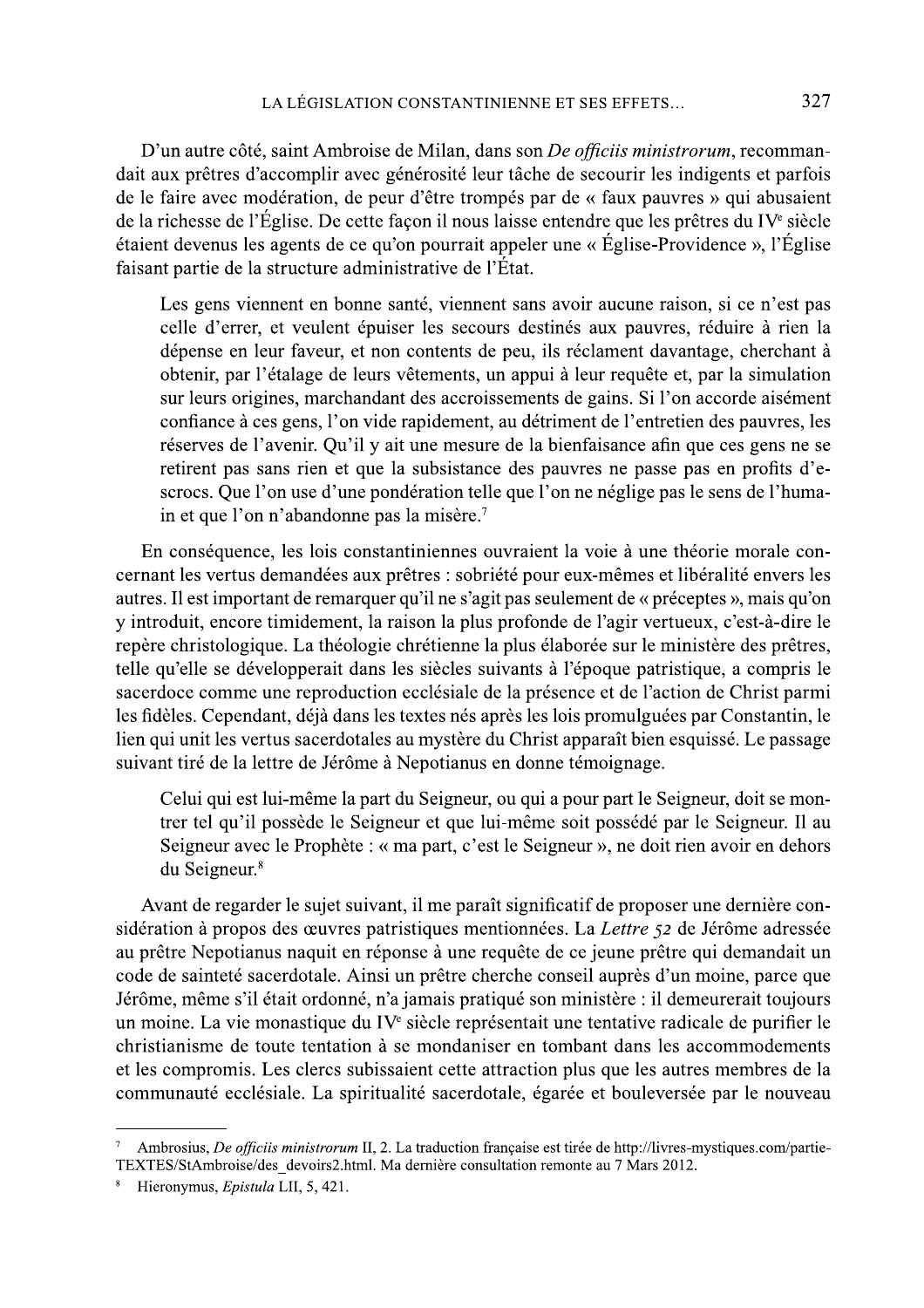régime créé à la suite des lois constantiniennes, se rapprochait donc de la vie monastique pour en apprendre les moyens de se garder évangéliquement authentique. Les évolutions futures confirmeront cette relation bénéfique pour la théologie et pour la spiritualité sacerdotale.

En revanche, le De officiis ministrorum de saint Ambroise est une œuvre composée par un évêque pour les prêtres de son diocèse. La majorité des recommandations regardent ce que généralement on appelle les vertus humaines, telles que les « vertus cardinales ». Tout cela veut montrer que la tentation de s'enrichir en exploitant les privilèges accordés par les lois de Constantin favorisait l'accès aux ordres sacrés de candidats tout à fait indignes, y compris d'un point de vue simplement de morale « naturelle », d'autant plus qu'il n'y avait pas de structures de formation, comme les séminaires de l'époque moderne. Les évêques ressentaient, par conséquent, le besoin de corriger les fautes, d'indiquer un style de vie aux prêtres et de justifier leurs interventions pour des raisons proprement théologiques : il s'agit de la naissance d'une théologie du sacerdoce.

## 2. Les lois sur le *dies dominicus, audientia episcopalis* et la sacralisation du prêtre

Une autre décision importante voulue par l'empereur Constantin a concerné le statut accordé au dimanche. Dans le but de faciliter la pratique de la vie chrétienne et d'aider le développement de la mission de l'Église, il ordonna que le *Dies solis* serait un jour férié. Cela impliquait que la vie économique et administrative dans les villes s'arrêtait, alors que les travaux des champs n'étaient pas interdits. Si on considère aussi que le nombre des chrétiens augmentait très rapidement et de manière exponentielle puisque le christianisme allait devenir la religion officielle de l'empire romain, une conséquence s'impose : il fallait multiplier les célébrations liturgiques du dimanche et les déplacer en différents lieux et pas seulement dans l'église épiscopale urbaine. Aux prêtres, collaborateurs de l'évêque plus que ministres dotés eux-mêmes d'une autonomie cultuelle, on confiait alors la présidence de l'eucharistie bien plus qu'auparavant.

Théologiquement cela signifiait une identification étroite entre sacerdoce et Eucharistie. Le prêtre comprenait son service par-dessus tout comme l'offrande du sacrifice de la Messe. Un document d'extraordinaire importance à ce sujet est constitué par le *Dialogue sur le* sacerdoce composé par Jean Chrysostome, le premier texte apparu dans l'histoire de la littérature chrétienne ancienne pour magnifier le sacerdoce.<sup>9</sup> En faisant référence à l'acte de l'Eucharistie l'auteur explique la raison pour laquelle le prêtre, même s'il habite sur la terre, accomplit des actes divins :

Lorsque tu vois le Seigneur immolé et gisant et le prêtre qui se tient debout penché au-dessus de la victime en priant et tous empourprés de ce sang précieux, penses-tu être encore parmi les hommes et vivre sur la terre, mais ne crois-tu pas avoir émigré dans les cieux et, repoussant toute pensée charnelle, ne vois-tu pas autour de toi, avec ton âme seule et comme un pur esprit, ce qu'on voit dans les cieux ?<sup>10</sup>

<sup>&</sup>quot;Cet hymne à la grandeur du sacerdoce chrétien est un appel à la dignité de son exercice. En cela consiste l'intérêt majeur de l'ouvrage, ce qui l'a fait lire et relire par de nombreuses générations d'évêques et de prêtres": H. De Lubac, "Le dialogue sur le Sacerdoce de saint Jean Chrysostome", Nouvelle Revue Théologique 100 (1978), 823.

 $^{10}$  A.M. Malingrey (éd.), Jean Chrysostome Sur le sacerdoce (Dialogue et Homélie) III.4, Sources Chrétiennes 272, Paris: Les éditions du Cerf 1980, 144-145.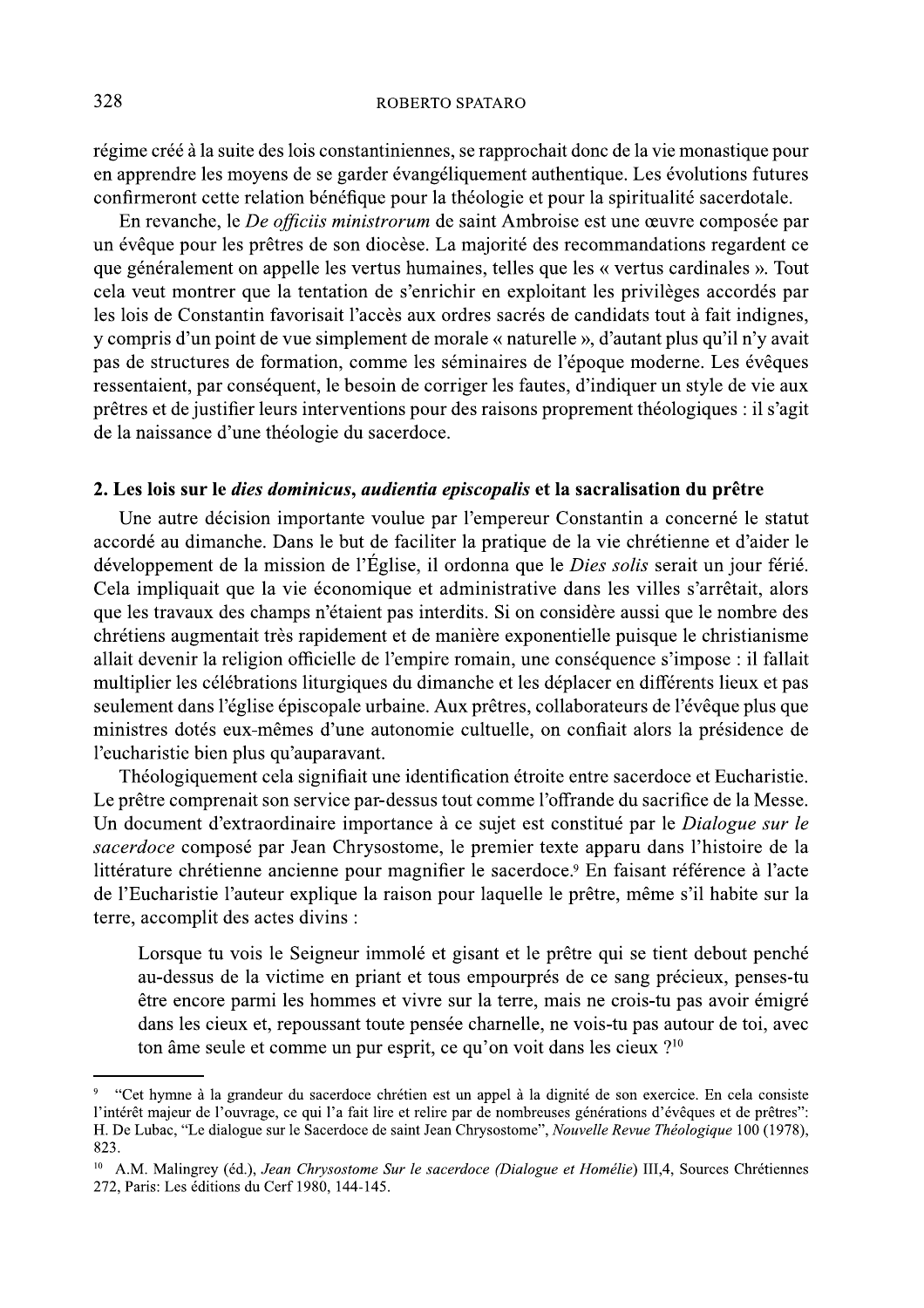Dans la pensée du même Chrysostome cette dimension cultuelle contribue à l'identification entre le prêtre et le Christ, favorisée déjà par la raison que nous avons mentionnée auparavant en parlant des exhortations à la pratique des vertus. Dans un autre texte du même auteur, à savoir sa première Homélie sur la trahison de Judas, on lit en effet :

Ce n'est point un homme dont la puissance fait des offrandes le Corps et Sang du Christ, mais ce même Christ qui a été crucifié pour nous. Le prêtre qui, debout, prononce les paroles saintes, est la figure du Prêtre véritable.<sup>11</sup>

On peut retrouver la même ligne de pensée dans une œuvre d'Eusèbe de Césarée, c'est-à-dire d'un auteur très proche de Constantin. D'après lui, l'Eucharistie est un sacrifice spirituel que le Christ continue d'offrir par ses ministres. Ces derniers agissent en son nom, chacun selon sa fonction propre.<sup>12</sup>

Tout cela encourageait une certaine « sacralisation » du prêtre qui, en raison de son ministère cultuel, s'écartait du reste du peuple de Dieu et, surtout, du monde et de la mentalité mondaine. Les préceptes formulés par les écrivains ecclésiastiques insistaient avec beaucoup de vigueur sur ce point. Nous avons déjà rappelé le De officiis ministrorum de saint Ambroise et la Lettre 52 de Jérôme à Nepotianus : ils demandaient aux prêtres d'éviter toute forme de « pollution » en adoptant des comportements encore acceptables pour des laïcs, mais pas du tout pour des clercs.

De cette manière, le prêtre est théologiquement placé à côté du reste de la communauté ecclésiale et mieux encore au-dessus d'elle. La législation constantinienne favorisait ce type de relation parce qu'elle confiait aux clercs une tâche qui les chargeait de responsabilités et d'autorité : l'audientia episcopalis par laquelle les évêques avaient le pouvoir d'émettre des sentences judiciaires, dont la validité était tout à fait reconnue par n'importe quel tribunal civil. Il s'agissait d'une activité tellement lourde que, dans la seconde moitié du IV<sup>e</sup> siècle, de grands évêques, comme Ambroise de Milan et Basile de Césarée, se plaignaient de la charge écrasante impliquée par cette responsabilité qui leur ôtait temps et énergies intérieures. Les prêtres assistaient les évêques en écoutant les gens qui venaient demander justice et ils apparaissaient eux-mêmes comme des ministres dotés d'une grande autorité, encore accrue par le fait d'avoir le pouvoir d'infliger des peines d'ordre spirituel. Dans son Dialogue sur le sacerdoce, Jean Chrysostome en parle avec crainte, bien conscient que cette autorité devait être exercée avec prudence et mesure. Il dit :

Qui dirait les chagrins qu'on éprouve lorsqu'il faut retrancher quelqu'un du corps de l'Église ? Et plaise au ciel que le mal se borne à ce chagrin ! En fait, c'est un malheur considérable, car il est à craindre que celui qui est châtié plus qu'il ne convient n'éprouve ce dont parle le bienheureux Paul, « qu'il ne soit accablé d'un chagrin excessif». Il faut donc beaucoup de discernement dans de tels cas pour que, sous prétexte d'utilité, il n'en sorte pas un plus grand dommage.<sup>13</sup>

<sup>&</sup>lt;sup>11</sup> La citation est tirée de J. Quasten, *Initiation aux Pères de l'Église*, Paris: Les éditions du Cerf 1962, 673.

<sup>&</sup>lt;sup>12</sup> Cf. J. Lécuyer, Ministères, in A. Di Berardino (éd.), Dictionnaire encyclopédique du Christianisme ancien II, Paris: Les éditions du Cerf 1990, 1649.

Jean Chrysostome, Sur le sacerdoce, III, 14, 223.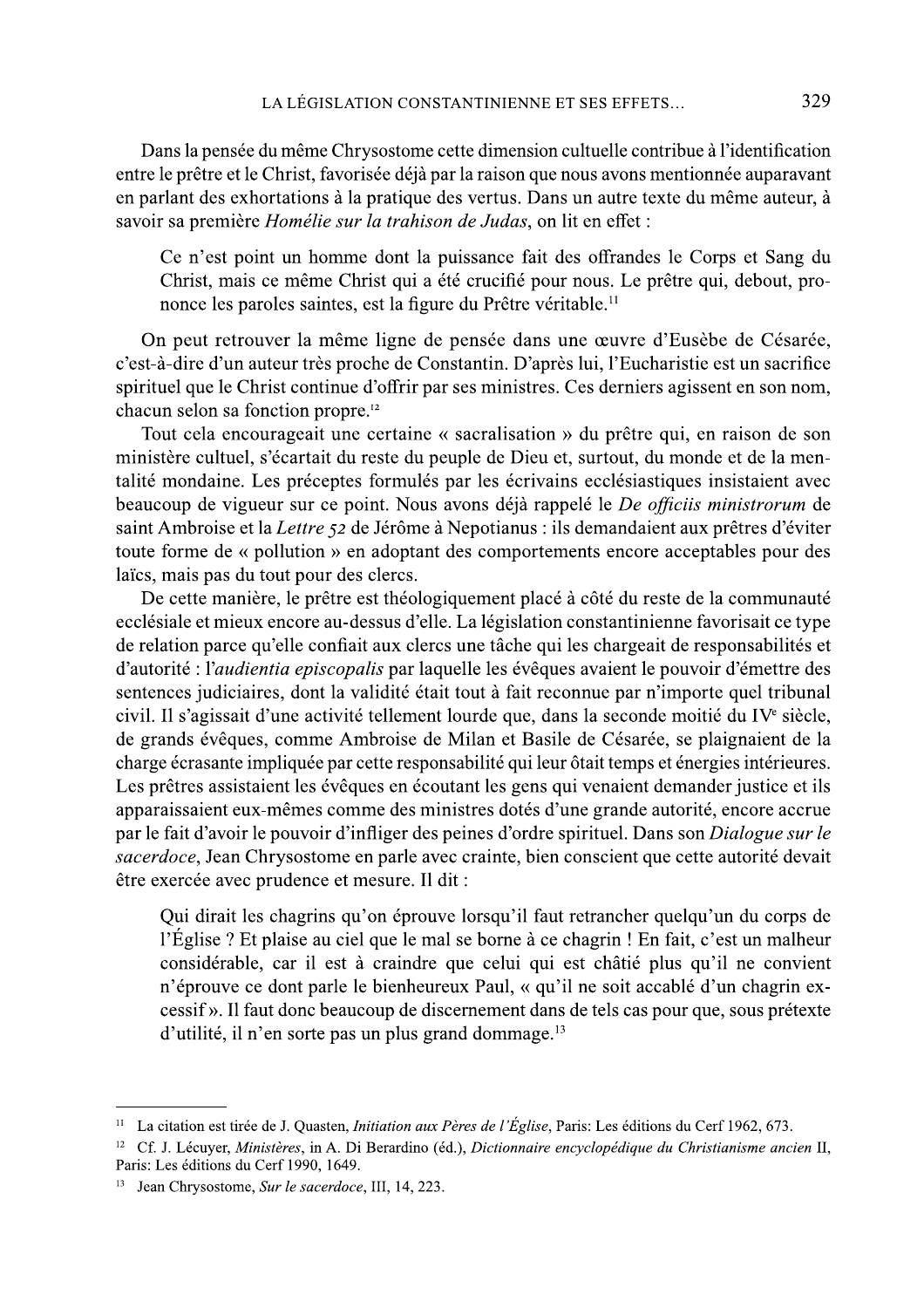#### 3. La naissance d'un ordo clericalis

Les réflexions que nous avons conduites jusqu'ici nous permettent de faire nôtre la conclusion à laquelle tous les historiens parviennent : les lois constantiniennes, en accordant aux autorités ecclésiastiques d'importantes exemptions fiscales et en les dotant d'une juridiction disciplinaire qui leur était propre, ont fait du corps ecclésiastique un *ordo* analogue à ceux qui, dans la société civile, rassemblaient les sénateurs, les chevaliers ou bien les notables municipaux. Une des caractéristiques typiques des *ordines* dans l'Empire romain était la rigide structure hiérarchique. Tout cela a eu des répercussions sur la vie et la théologie du ministère ordonné. En fait, on peut remarquer qu'au IV<sup>e</sup> siècle les écrivains ecclésiastiques accentuent la différence et la distance entre l'évêque, qui est placé au sommet de la hiérarchie, et les prêtres et les diacres, sans vouloir ici prendre en considération les *ordines minores* auxquels on était admis sans recevoir aucun sacrement. Auparavant, chez les premiers écrivains chrétiens, on a pu remarquer que dans les débuts, au moins dans quelques milieux régionaux, les distinctions entre prêtres et évêques étaient un peu estompées. Il y avait aussi des cas d'antagonismes qui amenaient à renforcer le rôle des évêques et à élaborer une première théologie de l'épiscopat, affirmée par exemple chez Ignace d'Antioche au début du II<sup>e</sup> siècle et chez Cyprien de Carthage au milieu du III<sup>e</sup> siècle. Au IV<sup>e</sup> siècle les compétences et la dignité des prêtres d'un côté, et celles des évêques de l'autre, sont clarifiées et distinguées sans plus aucune ambigüité.<sup>14</sup>

On en reçoit confirmation même par les écrivains qui semblaient souligner ce qui est commun parmi les membres de l'ordo ecclesiasticus au-delà des distinctions. Jérôme, par exemple, est souvent cité comme témoin des prérogatives des prêtres au détriment du rôle et de l'identité des évêques. Lui-même, pourtant, dans son Epître 52, exhorte en termes très clairs le jeune prêtre Nepotianus: « Sois soumis à ton évêque, et considère-le comme le père de ton âme ».<sup>15</sup>

Il y a d'autres témoins importants de la cristallisation de la hiérarchie de l'ordo clericalis. D'abord, les rites liturgiques qui marquent de manière solennelle l'ordination des évêques et, ensuite, les dispositions juridiques qui, avant la consécration épiscopale, demandent de suivre un « *cursus honorum* » pareil à celui qui était en vigueur chez les autres *ordines* de la société romaine. Au concile de Sardica (343), le canon 15 prescrivait que nul ne pouvait être ordonné évêque avant d'avoir suivi les étapes précédentes, c'est-à-dire le ministère de lector, le diaconat et le sacerdoce.<sup>16</sup> Des situations comme celle d'Ambroise de Milan, acclamé évêque par la communauté quand il était encore catéchumène, étaient regardées comme exceptionnelles. Vers la fin du IV<sup>e</sup> siècle, les Constitutiones apostolicae donnent des enseignements et des règles minutieuses, qui sont attribués aux apôtres, sur les ministères majeurs dans l'ordo ecclesiasticus en établissant une différenciation claire et rigoureuse entre diaconat, prêtrise et épiscopat.

La naissance de l'ordo ecclesiasticus est perçue comme un événement nouveau dans le milieu ecclésial. J'en trouve confirmation dans un phénomène littéraire du IV<sup>e</sup> siècle. Oue ce

 $14$ Dans le milieu latin encore au IV<sup>e</sup> siècle il y a une tendance "presbytérale" qui minimise la différence sacramentelle entre l'évêque et le prêtre : cf. Lécuyer 1990, 1649-1650.

 $15\,$ Hieronymus, Epistula LII, 7, 427.

Le canon XIII prescrit: "Non prius ordinetur nisi ante lectoris munere, et officio diaconi, aut presbyteri fuerit  $16<sup>16</sup>$ perfunctus; et ita per singulos gradus, si dignus fuerit, ascendat ad culmen episcopatus": G.D. Mansi, Sacrorum Conciliorum Nova Amplissima Collectio II, col. 27.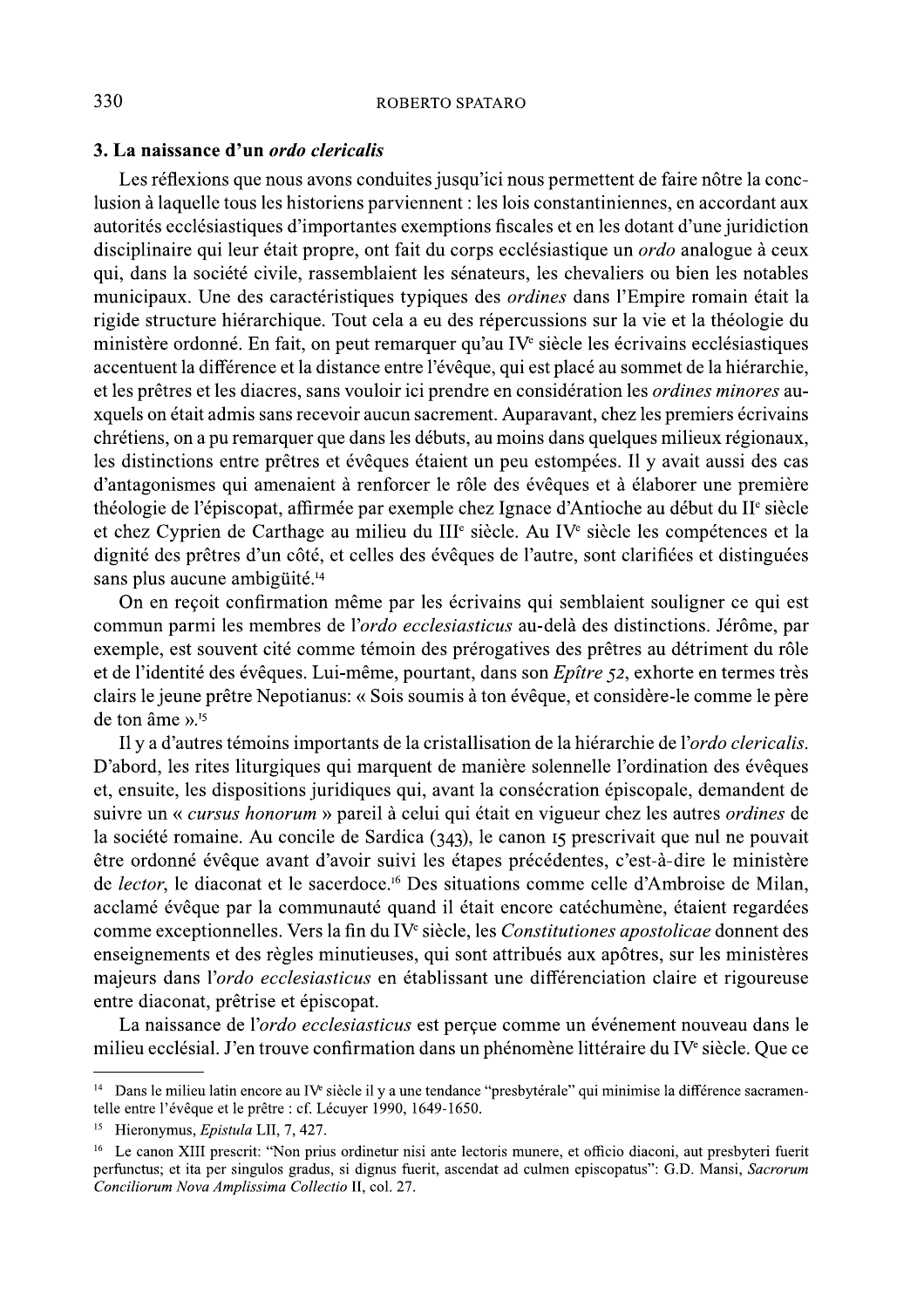soit Grégoire de Nazianze dans sa célèbre Oratio apologetica ou Jean Chrysostome dans son Dialogue sur le Sacerdoce, ils ont prétendu s'être enfuis pour éviter la dignité du sacerdoce car ils se sentaient tout à fait inadéquats pour un tel ministère. Malgré les détails historiques fournis par eux à propos des circonstances concrètes de leur choix, les spécialistes s'accordent à dire qu'il s'agit là d'une fiction littéraire. Et pourtant le message est bien significatif : les candidats percevaient la grandeur du sacerdoce, sa responsabilité devant l'Église et la société, la crainte de devenir membre d'un *ordo* engagé dans beaucoup d'affaires, sous les yeux exigeants de bien des gens. Les raisons qu'ils apportent pour justifier leur refus de la dignité sacerdotale sont portées par cette conviction : l'appartenance à l'ordo clericalis imposait de quitter la vie plus tranquille et plus contemplative à laquelle ils aspiraient, c'est-à-dire la vie monastique, pour assumer les devoirs et les soucis des « dirigeants » ecclésiastiques.

## Conclusion

L'importance de la politique philo-chrétienne inaugurée par l'empereur Constantin est une donnée universellement connue et fort remarquée par les savants : elle a provoqué bien des changements dans la vie et dans la mission de l'Église. Toutefois, je crois qu'on n'a pas suffisamment souligné que ces transformations ont affecté aussi la théologie du sacerdoce. J'ai donc voulu montrer, en faisant référence aux écrivains ecclésiastiques immédiatement postérieurs à Constantin, que les lois promulguées par lui ont indirectement encouragé le développement d'une réflexion assez articulée sur l'identité spirituelle et morale des ministères ordonnés dans l'Église, à savoir l'épiscopat et le sacerdoce. Tout cela a représenté un facteur positif pour la théologie et pour la vie de l'Église tout court, et a créé un milieu idéal pour une théologie encore plus profonde et plus systématique du sacerdoce qui apparaîtra dans les siècles qui suivront l'époque constantinienne.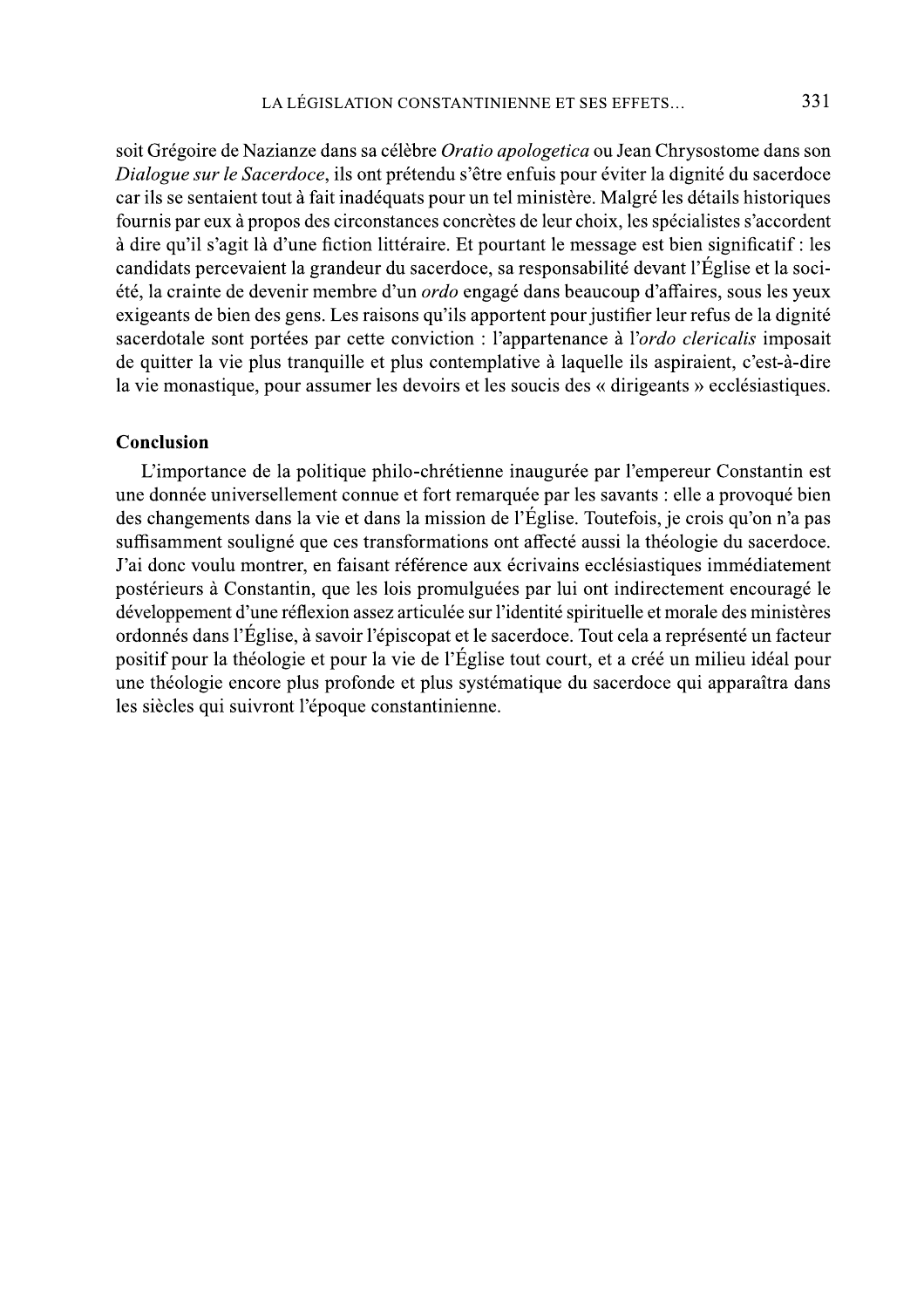Saeculum Christianum t. XXIII (2016), s. 332-343

WNHiS UKSW, Warszawa

# DARIUSZ MILEWSKI<br>
WNHiS UKSW, Warszawa<br> **DOKUMENTACJ.<br>
WYDZIAŁU KOŚ**<br>
I<br>
W 2011 r. na łamach czas<br>
artykuł źródłowy mojego aut **DOKUMENTACJA PRZEWODÓW HABILITACYJNYCH** WYDZIAŁU KOŚCIELNYCH NAUK HISTORYCZNYCH **I SPOŁECZNYCH ATK**

W 2011 r. na łamach czasopisma "Archiwa, Biblioteki i Muzea Koscielne" ukazał się artykuł zrodłowy mojego autorstwa, poswięcony przechowywanej w Archiwum Uniwersytetu Kardynała Stefana Wyszynskiego w Warszawie dokumentacji przewodow doktorskich i habilitacyjnych przeprowadzonych na Wydziale Koscielnych Nauk Historycznych i Spo-H NAUK HISTORYCZNYCH<br>
ENYCH ATK<br>
Wa, Biblioteki i Muzea Kościelne" ukazał się<br>
cony przechowywanej w Archiwum Uniwersy-<br>
rszawie dokumentacji przewodów doktorskich<br>
Iziale Kościelnych Nauk Historycznych i Spo-<br>
arszawie'. łecznych Akademii Teologii Katolickiej w Warszawie'. Niestety, wskutek niedopatrzenia nie wydrukowano tabeli, prezentującej dokumentację przewodow habilitacyjnych, co sprawia, ze mimo skrotowej prezentacji tejze tabeli w tekscie artykułu, istota rzeczy została pominięta, a sam tekst ogranicza się do skrotowego przedstawienia dokumentacji akt przewodow habilitacyjnych. Sam ten fakt byłby juz wystarczający do powrotu do tematyki i przedstawienia materiału pominiętego we wspomnianej wyzej edycji. Problematyka ta staje się jednak tym bardziej aktualna, że przeprowadzone w ostatnich latach przez pracownikow Archiwum UKSW prace porządkujące posiadany zespół pozwoliły na odkrycie kilku nieznanych dotąd autorowi tomow interesującej nas dokumentacji. Ponadto dokonano uporządkowania akt przewodow habilitacyjnych Wydziału Koscielnych Nauk Historycznych i Społecznych BRUMENTRICHT (So Spraw)<br>
Eli w tekście artykułu, istota rzeczy została pomin<br>
eli w tekście artykułu, istota rzeczy została pomin<br>
ggo przedstawienia dokumentacji akt przewodów ł<br>
ystarczający do powrotu do tematyki i prze Akademii Teologii Katolickiej, przekazanych w 2005 r. do Archiwum UKSW i będących przedmiotem wczesniejszych badan autora. W ramach prac porządkowych wydzielono z dokumentacji tomy akt, przekazanych omyłkowo i nie będących w istocie dokumentacją postępowan habilitacyjnych, a co za tym idzie, uporządkowanym aktom nadano nowe sygnatury tymczasowe. Wszystko to sprawia, ze artykuł, przygotowany do edycji z 2011 r., jest w części dotyczącej akt habilitacyjnych niekompletny i nie oddaje obecnego stanu zachowania dokumentacji. Akademii Teologii Katolickiej, przekazan<br>przedmiotem wcześniejszych badań auto<br>z dokumentacji tomy akt, przekazanych or<br>postępowań habilitacyjnych, a co za tyn<br>sygnatury tymczasowe. Wszystko to sprav<br>jest w części dotycząc

Prezentowane w załączonej tabeli akta przewodow habilitacyjnych powstały na Wydziale Koscielnych Nauk Historycznych i Społecznych Akademii Teologii Katolickiej, który wyewoluował z Wydziału Teologicznego tejże uczelni w 1987 r.<sup>2</sup> Nowo powstały wydział zachował prawa do nadawania stopni doktora i doktora habilitowanego, ktore posiadał Wydział Teologiczny, po którym zresztą przejął trzynaście otwartych przewodów doktorskich<sup>3</sup>. Kwerenda

 $\perp$  D. Milewski, Akta przewodów doktorskich i habilitacyjnych Wydziału Kościelnych Nauk Historycznych i Spo*tecznych ATK*, "Archiwa, Biblioteki i Muzea Koscielne", 96/2011, s. 39-56.

<sup>&</sup>lt;sup>2</sup> Tamże, s. 40 i K. Łatak, *Wydział Nauk Historycznych i Społecznych*, w: *Słownik biograficzny pracowników na*ukowo-dydaktycznych Wydziału Nauk Historycznych i Społecznych Uniwersytetu Kardynała Stefana Wyszyńskiego w *Warszawie*, red. D. Milewski, Warszawa 2012, s. 21.

<sup>&</sup>lt;sup>3</sup> D. Milewski, Akta przewodów..., s. 40.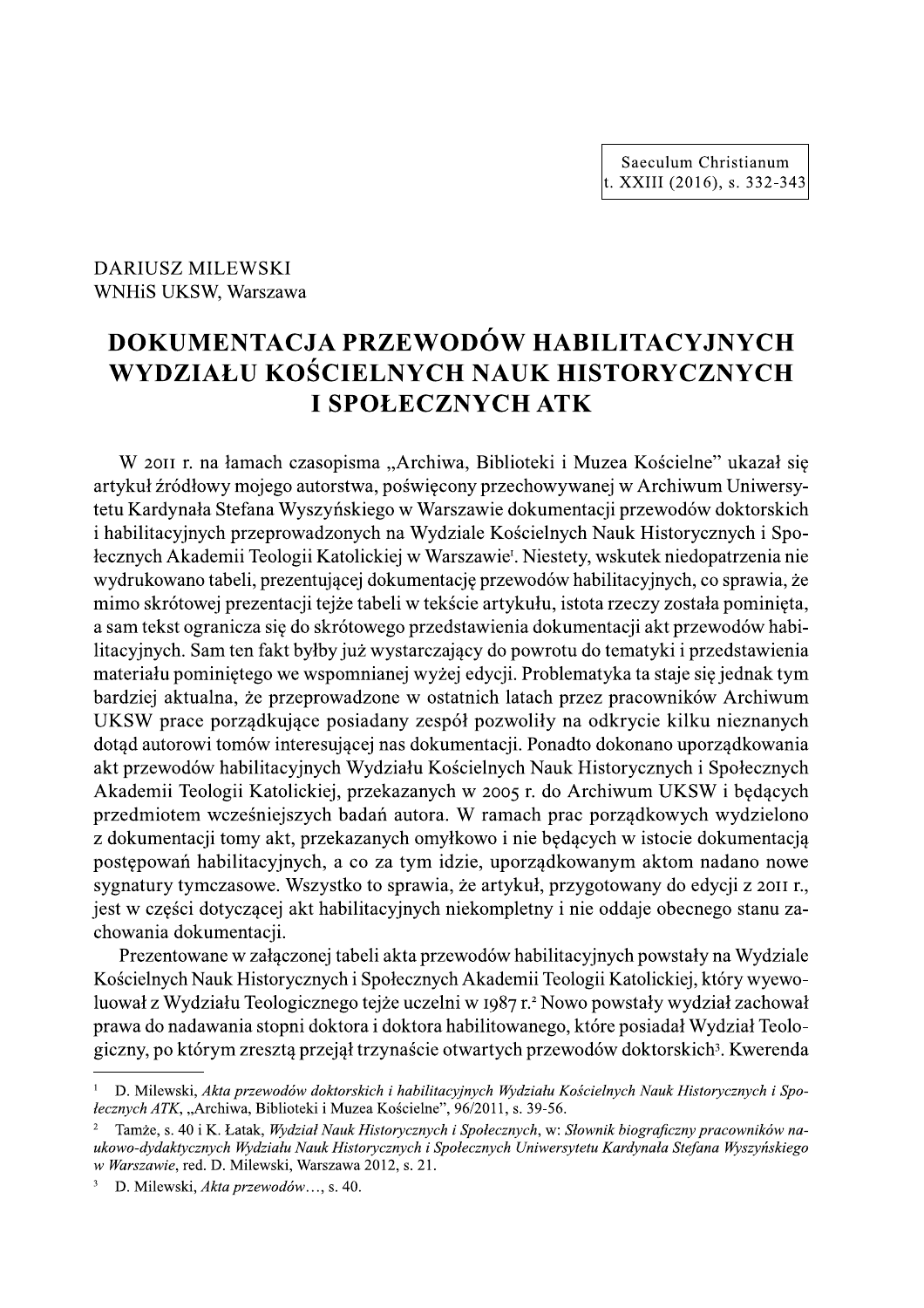w zachowanych protokołach posiedzeń Rady Wydziału Kościelnych Nauk Historycznych i Społecznych Akademii Teologii Katolickiej z pierwszych lat jego istnienia pozwala uznać, że Wydział w sposób prosty przejął też uprawnienia habilitacyjne<sup>4</sup>. Nie znajdujemy bowiem nigdzie informacji o nadaniu takowych uprawnień nowo powstałemu Wydziałowi, są zaś wiadomości o procedowaniu w sprawach habilitacyjnych<sup>5</sup>.

Jak wynikało ze znanej autorowi uprzednio dokumentacji aktowej, w latach 1988-1999 na Wydziale Kościelnych Nauk Historycznych i Społecznych przeprowadzono dwadzieścia jeden przewodów habilitacyjnych z zakresu historii (z wyróżnieniem historii Kościoła, historii oświaty i historii Polski), historii sztuki, muzykologii, patrologii i socjologii (z wyróżnieniem chrześcijańskich nauk społecznych i socjologii rodziny). Dokumentacja ta została przekazana do Archiwum UKSW w kwietniu 2005 r. Na spisie zdawczo-odbiorczym znajdują się co prawda dwadzieścia trzy jednostki archiwalne, jednak dwie spośród nich są to dołączone omyłkowo akta dotyczące zatrudnień pracowników (spis nr  $\frac{3}{2005}$  – akta Tadeusza Trajdosa i Alojzego Marcola<sup>6</sup>). Ze zrozumiałych względów zostają one pomięte w niniejszym opracowaniu. Na spisie nie zachowano porządku chronologicznego?.

Dokumentacja ta została uporządkowana przez archiwistów UKSW i ponownie spisana na spisie oznaczonym symbolem WNHiS-3A. Zgodnie z nowymi zasadami opracowywania zbiorów, w każdej jednostce archiwalnej wyodrębniono akta dotyczące sprawy i rozprawę habilitacyjną, nadając obu różne sygnatury. W jednym przypadku – w dokumentacji dotyczącej Marii Żmichrowskiej – mamy też osobną teczkę, zawierającą zgromadzony przez habilitantkę dorobek naukowy. W trzech teczkach mieści się też dokumentacja przewodu habilitacyjnego Edwarda Jarmocha, co wynika wszakże z niezatwierdzenia przez Centralną Komisję do Spraw Tytułu Naukowego i Stopni Naukowych uchwały Rady Wydziału o nadaniu stopnia doktora habilitowanego i prowadzonej przez zainteresowanego sprawy odwoławczej (sygn. WNHiS-3A/36, WNHiS-3A/37 i WNHiS-3A/38). Oczywiście, usunięto też ze spisu akta Tadeusza Trajdosa i Alojzego Marcola.

W tym miejscu warto postawić pytanie o kompletność akt przekazanych w 2005 r. do Archiwum UKSW. Porównanie ich z wpisami w "Księdze dyplomów doktora habilitowanego", rejestrującej wszystkie wydane dyplomy doktora habilitowanego na Akademii Teologii Katolickiej i Uniwersytecie Kardynała Stefana Wyszyńskiego w Warszawie<sup>8</sup>, pozwala na udzielenie pozytywnej odpowiedzi na to pytanie. Co więcej, w dokumentacji aktowej znajdują się materiały dotyczące przewodu habilitacyjnego Edwarda Jarmocha (sygn. WHS-3/15

Protokoły z posiedzeń Rady Wydziału Kościelnych Nauk Historycznych i Społecznych, Archiwum UKSW (dalej: AUKSW), sygn. AUKSW-47/175 (protokoły z 1987 r.) i AUKSW-47/176 (protokoły z 1988 r.).

Wypowiedź dziekana WKNHiS ATK ks. prof. M. Banaszaka z 19 X 1987 r. w sprawie terminów habilitacyjnych, obowiazujących adiunktów zatrudnionych na Wydziale (AUKSW-47/175, s. 21) i omówienie kwestii uprawnień habilitacyjnych w dniu 7 XII 1987 r. (AUKSW-47/175, s. 32). Już na początku kolejnego roku rozpoczeto procedowanie w sprawie habilitacji Jerzego Erdmana (AUKSW-47/176, s. 2 – protokół z posiedzenia Rady Wydziału w dniu 18 I 1988 r.).

 $\sqrt{6}$ AUKSW, sygn. WHS-3/7 i AUKSW, sygn. WHS-3/9.

Zob. A. Stepień, Materiały o wartości historycznej przekazane do Archiwum Uniwersytetu Kardynała Stefana Wyszyńskiego w Warszawie w latach 2002-2007, w: Dzieje dawne i nowe. Studia – materiały – opinie, red. D. Milewski, Warszawa 2011, s. 129.

Księga ta, oznaczona symbolem BK-535, jest nadal w użyciu i znajduje się w dyspozycji Działu Kształcenia UKSW. Dziekuje w tym miejscu p. mgr inż. Beacie Karpiuk, kierownikowi Działu Kształcenia UKSW za umożliwienie wgladu do Księgi dyplomów doktora habilitowanego i przeprowadzenie badań porównawczych.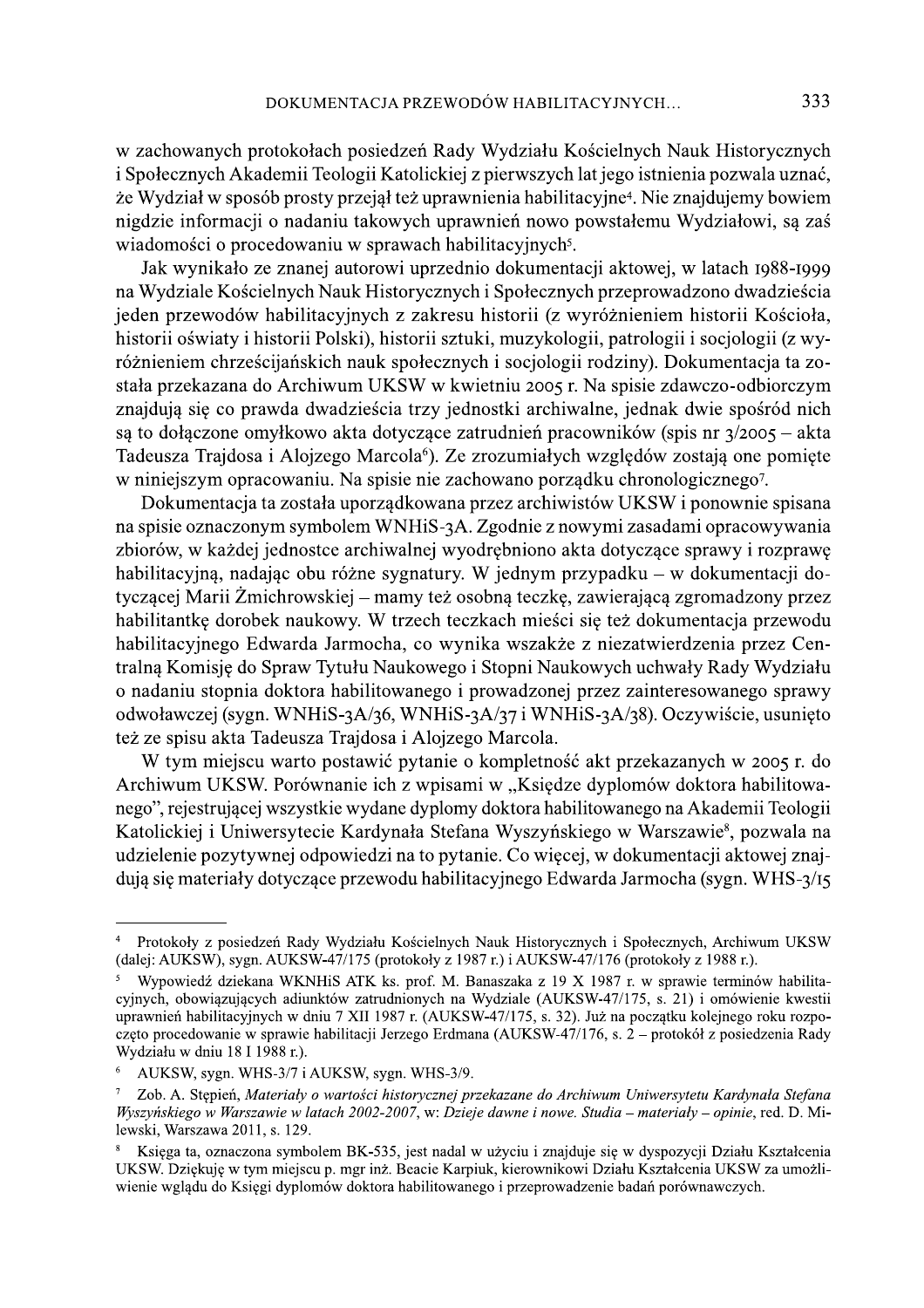spisu z 2005 r. oraz WNHiS-3A/36, WNHiS-3A/37 i WNHiS-3A/38 na spisie poprawionym), który nie został odnotowany w "Księdze dyplomów". Jest to zrozumiałe, zważywszy na fakt, że przewód zakończył się niepowodzeniem z powodu odmówienia przez Centralną Komisie do Spraw Tytułu Naukowego i Stopni Naukowych zatwierdzenia uchwały Rady Wydziału w sprawie nadania stopnia doktora habilitowanego<sup>9</sup>. Zupełnie inną sprawą jest dwukrotne wpisanie w "Księdze dyplomów" dyplomów Janusza Balickiego i Zbigniewa Bani, najpierw pod numerami 133 i 134, a następnie pod numerami 138 i 139, przy czym pierwsze wpisy skreślono w dniu 3 stycznia 1995 r. Jak należy domniemywać, wynika to z początkowego braku zatwierdzenia uchwał Rady Wydziału przez Centralną Komisję do Spraw Tytułu Naukowego i Stopni Naukowych – odnośnych pism nie ma również w aktach. W przeciwieństwie jednak do procedury habilitacyjnej Edwarda Jarmocha, stosowne zatwierdzenia musiały w końcu nadejść, skoro obaj habilitanci otrzymali dyplomy doktora habilitowanego.

Analiza wpisów w "Księdze dyplomów" pozwala nam jednak na uporządkowanie chronologiczne przewodów habilitacyjnych – a przynajmniej według dat ich kończenia, bo sam przewód mógł trwać dłużej bądź krócej (informacje o dacie wszczęcia przewodu znajdują się w załączonej tabeli). Kolejność wpisów przedstawia się następująco (po nazwisku podajemy numer dyplomu, zaś w nawiasie sygnatury archiwalne: najpierw spisu sporządzonego w 2005 r. na Wydziale Nauk Historycznych i Społecznych, a następnie poprawionego w Archiwum spisu WNHiS-3A):

- I. Jerzy Erdman, nr IOI (WHS-3/I3; WNHiS-3A/I i WNHiS-3A/2),
- 2. Stanisław Kobielus, nr 105 (WHS-3/14; WNHiS-3A/3 i WNHiS-3A/4),
- 3. Jerzy Cygan, nr 106 (WHS-3/10; WNHiS-3A/5 i WNHiS-3A/6),
- 4. Tadeusz Wołoszyn, nr 107 (WHS-3/12; WNHiS-3A/7 i WNHiS-3A/8),
- 5. Jan Gliściński, nr 108 (WHS-3/8; WNHiS-3A/11),
- 6. Henryk Skorowski, nr 113 (WHS-3/5; WNHiS-3A/9 i WNHiS-3A/10),
- 7. Maria Piotrowska, nr 115 (WHS-3/11; WNHiS-3A/14 i WNHiS-3A/15),
- 8. Anna Kwak, nr 116 (WHS-3/6; WNHiS-3A/12 i WNHiS-3A/13),
- 9. Aniela Dylus, nr 124 (WHS-3/20; WNHiS-3A/16 i WNHiS-3A/17),
- 10. Edward Warchoł, nr 127 (WHS-3/21; WNHiS-3A/18 i WNHiS-3A/19),

II. Maria Jolanta Żmichrowska, nr 128 (WHS-3/1; WNHiS-3A/20, WNHiS-3A/2I  $i$  WNH $iS-3A/22$ ),

12. Marek Podhajski, nr 132 (WHS-3/2; WNHiS-3A/23 i WNHiS-3A/24),

13. Janusz Balicki, nr 133 (wpis skreślony z adnotacją: anulowano 3 stycznia 1995 r.) (WHS-3/3; WNHiS-3A/29 i WNHiS-3A/30),

14. Zbigniew Bania, nr 134 (wpis skreślony z adnotacją: anulowano 3 stycznia 1995 r.) (WHS-3/18; WNHiS-3A/27 i WNHiS-3A/28),

15. Wiesław Jan Wysocki, nr 137 (WHS-3/17; WNHiS-3A/25 i WNHiS-3A/26),

- 16. Janusz Balicki, nr 138 (WHS-3/3; WNHiS-3A/29 i WNHiS-3A/30),
- 17. Zbigniew Bania, nr 139 (WHS-3/18; WNHiS-3A/27 i WNHiS-3A/28),
- 18. Kinga Szczepkowska-Naliwajek, nr 150 (WHS-3/16; WNHiS-3A/31),
- 19. Władysław Majkowski, nr 156 (WHS-3/22; WNHiS-3A/32 i WNHiS-3A/33),
- 20. Witold Kujawski, nr 164 (WHS-3/4; WNHiS-3A/39 i WNHiS-3A/40),

W tym przypadku odnotowana w tabeli data pisma Centralnej Komisii – z 26 czerwca 2000 r. – oznacza pismo odmawiające zatwierdzenia uchwały Rady Wydziału.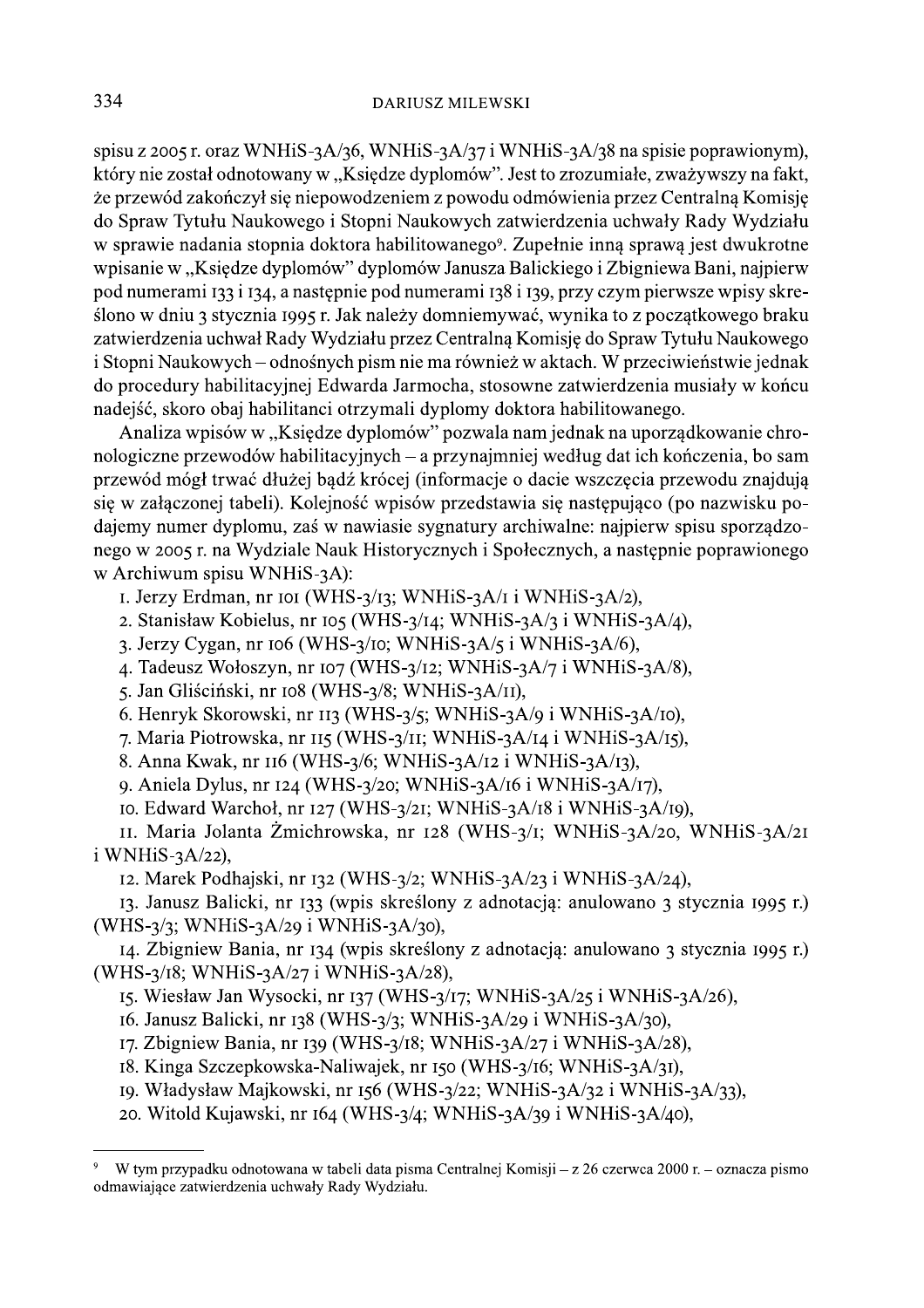21. Janusz Józef Odziemkowski, nr 165 (WHS-3/19; WNHiS-3A/41),

22. Elżbieta Firlit, nr 166 (WHS-3/23; WNHiS-3A/34 i WNHiS-3A/35).

Przeprowadzone wyżej porównanie dowodzi praktycznie zupełnego braku jakiejkolwiek zgodności chronologicznej pomiędzy kolejnością wpisów na spisie WHS-3 z 2005 r. a datami uzyskania dyplomów doktora habilitowanego. Zgodność ta występuje zasadniczo na poprawionym spisie WNHiS-3A. Drobne odstępstwa wynikają stąd, iż archiwiści przyjęli kolejność według dat wszczynania procedury habilitacyjnej, a – jak zaznaczyliśmy wyżej – nie zawsze pokrywa się ona z kolejnością uzyskiwania dyplomów.

Przyjrzenie się wspomnianej "Księdze dyplomów" pozwala nam również na wysnucie ciekawych wniosków statystycznych. W okresie istnienia Akademii Teologii Katolickiej wpisano do księgi 168 dyplomów doktora habilitowanego, uzyskanych od połowy lat 60. XX w. do 1999 r. Po odjęciu dwóch omyłkowych wpisów (nr 133 i 134), ogólna liczba uzyskanych stopni doktora habilitowanego wynosi 166. W tym dwadzieścia (bez wliczania E. Jarmocha) należy do Wydziału Kościelnych Nauk Historycznych i Społecznych. Daje to 12% wszystkich uzyskanych stopni doktora habilitowanego na Akademii Teologii Katolickiej. Dla pełniejszego obrazu należałoby dodać stopnie doktora habilitowanego w zakresie nauk historycznych i społecznych, uzyskanych na Wydziale Teologicznym – w Archiwum UKSW mamy 14 jednostek archiwalnych z tego zakresu. Zwiększa to ogólny udział tych dyscyplin naukowych do 35, czyli 21%. Dotyczy to oczywiście tylko przewodów zakończonych sukcesem, gdyż wiemy skądinąd, iż prowadzono też przewody habilitacyjne, których finałem nie było uzyskanie stopnia. Przejdziemy do nich w dalszym ciągu artykułu<sup>10</sup>. Niemniej, udział nauk historycznych i społecznych na poziomie piątej części wszystkich uzyskanych stopni doktora habilitowanego w Akademii Teologii Katolickiej należy uznać za dobry wynik. Dodajmy, że po przekształceniu uczelni w Uniwersytet Kardynała Stefana Wyszyńskiego liczba zwieńczonych powodzeniem postępowań o nadanie stopnia doktora habilitowanego na Wydziale Nauk Historycznych i Społecznych wydatnie wzrosła: od pierwszych habilitacji w 2000 r. do ostatnio przeprowadzonej w dniu 30 marca 2015 r. mamy 49 wpisów w "Księdze dyplomów doktora habilitowanego". Stanowi to jedną czwartą wszystkich stopni uzyskanych do tej pory na UKSW<sup>11</sup>.

Analiza zachowanej dokumentacji pozwala też porównać stosunek liczebny poszczególnych specjalności. I tak habilitacji w zakresie historii mamy w omawianym okresie 6 (prace Jerzego Cygana, Witolda Kujawskiego, Janusza Odziemkowskiego, Edwarda Warchoła, Wiesława Jana Wysockiego i Marii Żmichrowskiej), w zakresie historii sztuki – 3 (prace Zbigniewa Bani, Stanisława Kobielusa i Kingi Szczepkowskiej-Naliwajek), w zakresie patrologii – I (praca Jana Gliścińskiego), w zakresie muzykologii – 3 (prace Jerzego Erdmana, Marii Piotrowskiej i Marka Podhajskiego), w zakresie chrześcijańskich nauk społecznych -3 (prace Janusza Balickiego, Anieli Dylus i Henryka Skorowskiego) i w zakresie socjologii – 4 (prace Elżbiety Firlit, Anny Kwak, Władysława Majkowskiego i Tadeusza Wołoszyna). Pogrupowanie wymienionych dyscyplin w dwa najbliższe sobie metodologicznie działy – historyczny (historia, historia sztuki, patrologia i muzykologia) i socjologiczny (chrześcijańskie

<sup>&</sup>lt;sup>10</sup> Por. też D. Milewski, Akta przewodów doktorskich i habilitacyjnych z zakresu nauk historycznych i społecznych Wydziału Teologicznego ATK, w: "Archiwa, Biblioteki i Muzea Kościelne", 105(2016), s. 211-233.

<sup>&</sup>lt;sup>11</sup> Ksiega dyplomów doktora habilitowanego mieści 10 rubryk na stronie. Wpisy z okresu ATK (w liczbie 168) znajdują się na s. 2-18. Od s. 19 prowadzone są wpisy dla UKSW, z nową numeracją dyplomów.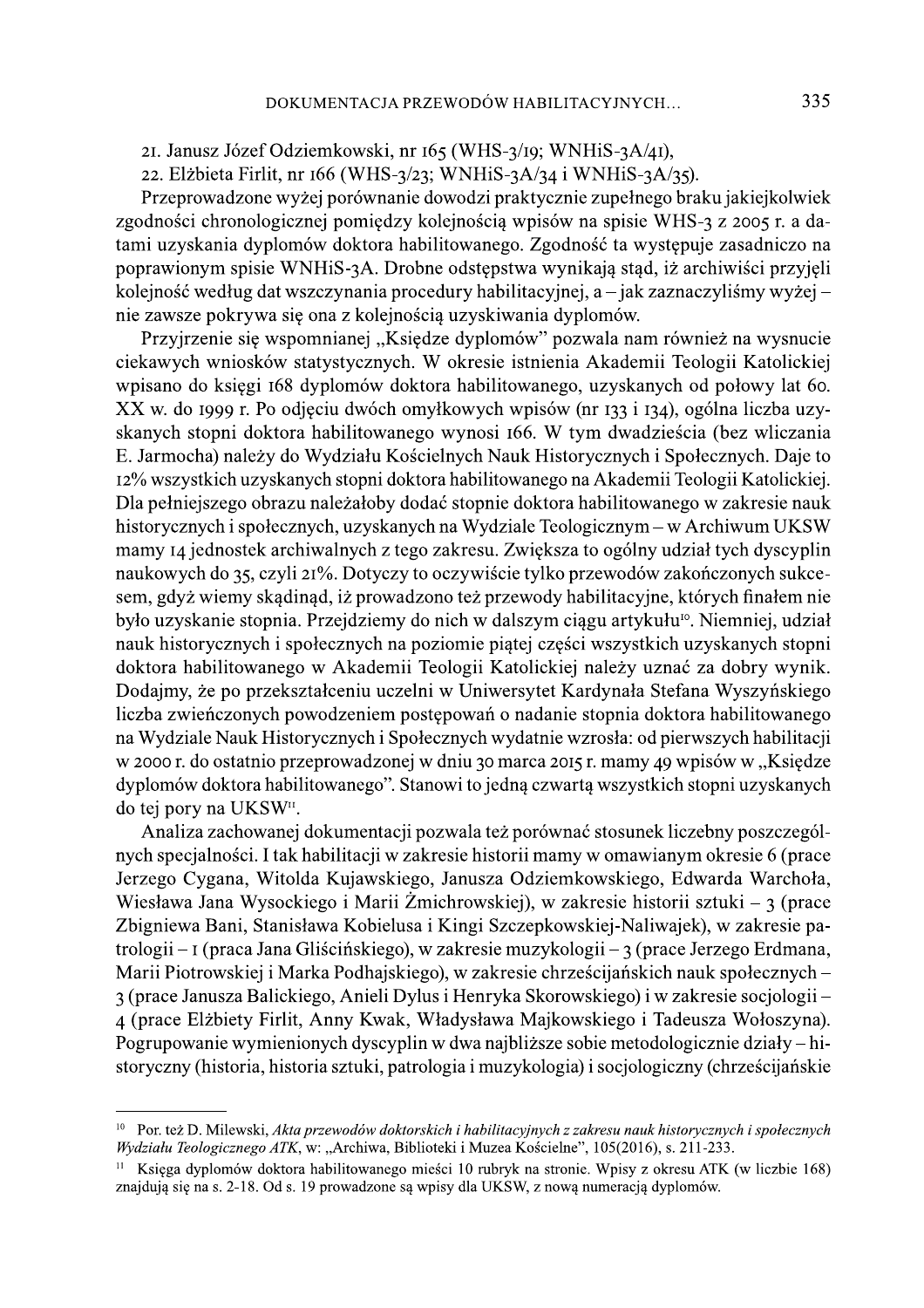nauki społeczne, socjologia)<sup>12</sup> pozwoli nam na wykazanie znaczącej podówczas przewagi nauk historycznych, wyrażającej się stosunkiem 13: 7. Znalazło to swoje odzwierciedlenie także w proporcjach przeprowadzanych w latach 1987-1999 przewodów doktorskich, gdzie dyscypliny historyczne – zasilone przez archeologię chrześcijańską – reprezentowane były przez 70 prac doktorskich (wliczając nostryfikacje dyplomów patrologicznych uzyskanych za granica) w stosunku do 25 prac z zakresu dyscyplin socjologicznych<sup>13</sup>. Przewaga liczebna nauk historycznych jest zrozumiała z uwagi na długą tradycję uprawiania ich na Akademii Teologii Katolickiej. Dowodząc tego stwierdzenia, przytoczmy znamienny fakt – w okresie funkcjonowania nauk historycznych i socjologicznych w ramach Wydziału Teologicznego ATK, na 14 zachowanych w Archiwum UKSW akt przewodów habilitacyjnych tylko jeden odnosi się do socjologii religii<sup>14</sup>, zaś w przypadku dokumentacji przewodów doktorskich mamy 15 jednostek z zakresu nauk socjologicznych w stosunku do 54 jednostek z zakresu nauk historycznych<sup>15</sup>.

Osobną grupę stanowią akta przewodów habilitacyjnych przeprowadzanych na Wydziale Kościelnych Nauk Historycznych i Społecznych Akademii Teologii Katolickiej, które nie zakończyły się powodzeniem (Rada Wydziału nie nadała stopnia doktora habilitowanego, bądź Centralna Komisja do Spraw Tytułu Naukowego i Stopni Naukowych nie zatwierdziła odnośnej uchwały Rady Wydziału). Spośród tego typu spraw w 2005 r. znana była jedynie procedura habilitacyjna Edwarda Jarmocha, której akta znalazły się na spisie przekazanym wówczas do Archiwum UKSW (sygn. WHS-3/15). Przeprowadzona po tamtym czasie kwerenda w zasobie Archiwum pośród akt bezspisowych, przejętych po Akademii Teologii Katolickiej u progu działalności Archiwum w latach 1999-2000<sup>16</sup>, pozwoliła na uzupełnienie naszej wiedzy o tego typu procedurach habilitacyjnych. W zasobie Archiwum odkryto bowiem dokumentację czterech takich postępowań: Henryka Piwońskiego, Anny Barcik, Jana Chłosty i Henryka Szareyka. W sumie zatem w zasobie Archiwum UKSW znajduje się dokumentacja pięciu przewodów habilitacyjnych przeprowadzonych na Wydziale Kościelnych Nauk Historycznych i Społecznych ATK, które nie zakończyły się uzyskaniem

<sup>&</sup>lt;sup>12</sup> Przyjęty w tym miejscu podział znajduje uzasadnienie także w obecności wspomnianych specjalności w późniejszej strukturze Wydziału Nauk Historycznych i Społecznych UKSW, gdzie pierwsza grupa znalazła się w utworzonym w październiku 1999 r. Instytucie Nauk Historycznych, z którego dopiero w 2002 r. wyodrębnił się Instytut Historii Sztuki, natomiast pozostałe dyscypliny znalazły swe miejsce w Instytucie Politologii (od 1999 r.) i Instytucie Socjologii (wyodrębnionym z Instytutu Politologii w 2002 r.) – zob. K. Łatak, Instytut Nauk Historycznych, w: Słownik biograficzny..., s. 27-30; Z. Bania, Instytut Historii Sztuki, w: tamże, s. 41-44; R. Zenderowski, Instytut Politologii, w: tamże, s. 33-37 i T. Bak, Instytut Socjologii, w: tamże, s. 47-48 i W. Klimski, Instytut Socjologii na Uniwersytecie Kardynała Stefana Wyszyńskiego, "Uniwersyteckie Czasopismo Socjologiczne", 1/2007, s. 102- $-103$ 

 $13\,$ Dane na podstawie dokumentacji, zachowanej w Archiwum UKSW, Zob, D. Milewski, Akta przewodów doktorskich i habilitacyjnych Wydziału Kościelnych Nauk Historycznych i Społecznych..., s. 43-55 (tabela). W jednym przypadku – pracy doktorskiej Piotra Jesionowskiego – nie określono w aktach specjalności, ale wynikało to z faktu nieukończenia przewodu. Temat pracy: "Światopogladowe i filozoficzne uwarunkowania programu ideowego Zielonych na przykładzie partii "Zielonych" w Republice Federalnej Niemiec" wskazuje jednak na jej politologiczny charakter i pozwala zaliczyć ją do grupy nauk społecznych.

 $14\,$ Jest to habilitacia Janiny Słomińskiej, przeprowadzona w latach 1982-1983 – AUKSW, sygn. H-WT/49.

 $15 -$ Zob. D. Milewski, Akta przewodów doktorskich i habilitacyjnych z zakresu nauk historycznych i społecznych Wydziału Teologicznego..., s. 218-231 (tabela). Nie od rzeczy będzie też dodać, że najstarszy doktorat teologiczny ze specjalnością socjologia religii uzyskał Bolesław Jackiewicz dopiero w 1973 r.

Zob. D. Milewski, Pierwsze lata Archiwum Uniwersytetu Kardynała Stefana Wyszyńskiego w Warszawie – or- $16\,$ ganizacja i funkcjonowanie, "Archiwa, Biblioteki i Muzea Kościelne", 93/2010, s. 154-155.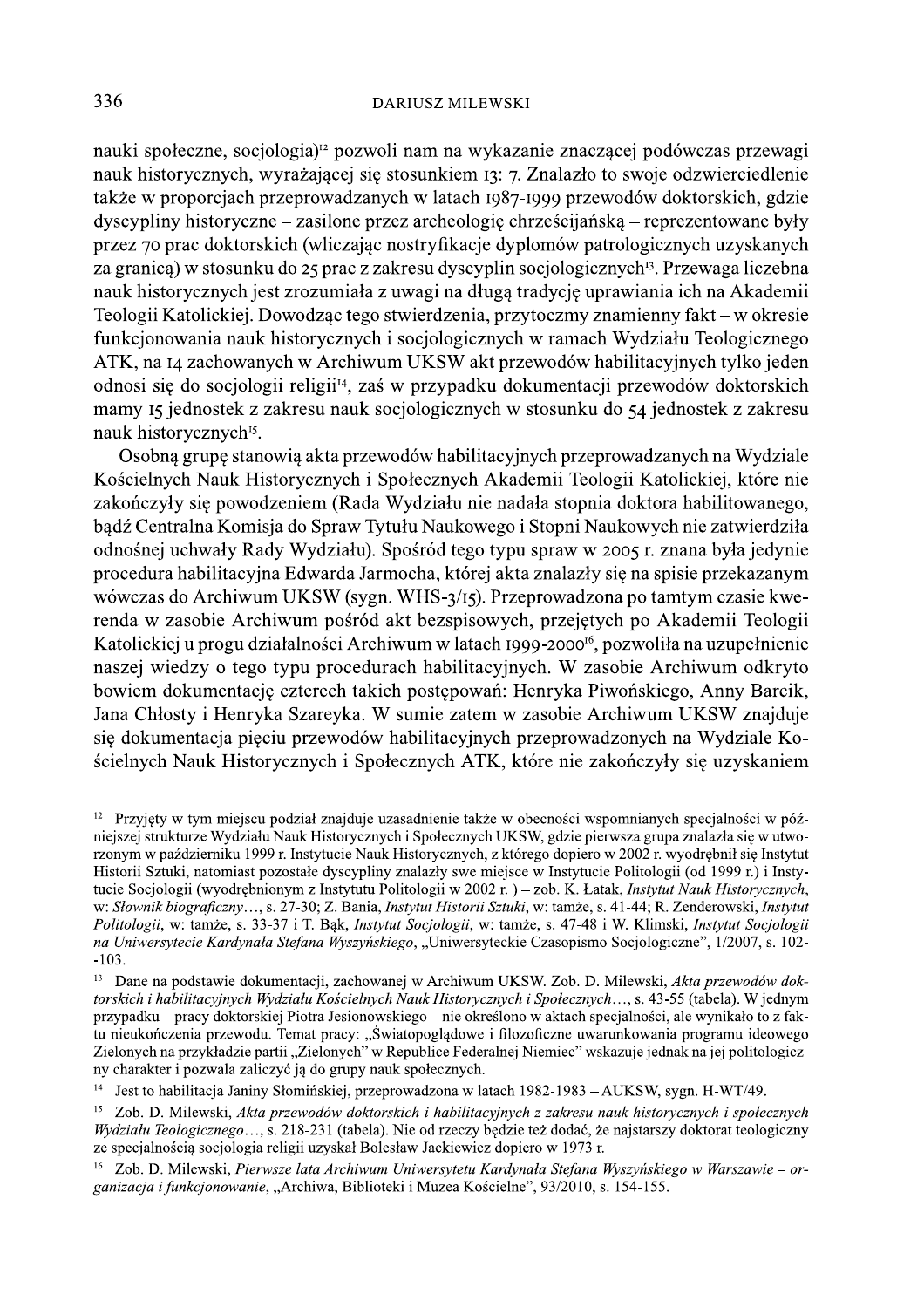stopnia doktora habilitowanego. Summa summarum daje nam to dwadzieścia pięć przewodów habilitacyjnych, z których dwadzieścia (czyli 80%) skończyło się sukcesem.

Wspomniane wyżej akta zostały wciągnięte na tzw. spis z natury, oznaczony symbolem AUKSW-12 i podzielone na dziesięć jednostek archiwalnych, obejmujących dokumentację przewodu, rozprawę habilitacyjną i dorobek naukowy habilitanta. Poszczególne akta umieszczono na spisie w kolejności chronologicznej, przy czym decydująca jest data wszczęcia przewodu. Biorąc ją pod uwagę, stwierdzamy, że omawiane w tym miejscu procedury toczyły się w latach 1989-1995. Niemniej uwzględnienie dorobku naukowego habilitantów sprawia, że daty początkowe dokumentacji sięgają lat siedemdziesiątych XX w. (rok 1977 w przypadku Henryka Piwońskiego i 1973 u Jana Chłosty).

Osobną kwestią pozostaje sprawa przyczyn, dla których poszczególne przewody habilitacyjne nie zakończyły się powodzeniem. Jak wspomnieliśmy wyżej, w przypadku Edwarda Jarmocha zatwierdzenia uchwały Rady Wydziału odmówiła Centralna Komisia do Spraw Tytułu Naukowego i Stopni Naukowych. Tak samo skończyły się dwie inne procedury: Jana Chłosty i Henryka Szareyka<sup>17</sup>. W przypadku Jana Chłosty Rada Wydziału w dniu 30 maja 1994 r. postanowiła nie odwoływać się od decyzji Centralnej Komisji<sup>18</sup>. Henryk Piwoński w dniu 13 marca 1990 r. sam wycofał swoją pracę w celu jej poprawienia, czego wszakże nie dokonał – na przeszkodzie stanęła rychła śmierć habilitanta<sup>19</sup>. W przypadku Anny Barcik przewód przerwano, o czym powiadomiono habilitantkę 24 października 1994 r. Przyczyną była niemożność uzyskania dodatkowej recenzji w sytuacji, gdy dotychczasowe recenzje nie dawały jednoznacznego rozstrzygnięcia<sup>20</sup>.

Akta przewodów habilitacyjnych przeprowadzonych na Wydziale Kościelnych Nauk Historycznych i Społecznych Akademii Teologii Katolickiej mają kategorię archiwalną A i podlegają wieczystemu przechowaniu w Archiwum uczelni. Akta umieszczone są w oryginalnych teczkach, wytworzonych na Wydziale, i obejmują zarówno dokumentację przewodu, łącznie z wypisami z kolokwium habilitacyjnego, i uchwały Rady Wydziału o nadaniu stopnia doktora habilitowanego, jak i pismo Centralnej Komisii do Spraw Tytułu Naukowego i Stopni Naukowych, zatwierdzające uchwałę Rady Wydziału, a także odpis dyplomu doktora habilitowanego. Osobna częścia akt jest egzemplarz opublikowanej rozprawy habilitacyjnej. Zdarzają się również egzemplarze innych prac habilitanta, przedstawiane jako dowód jego działalności naukowej. Dokumentacja aktowa jest spaginowana. Po przyjęciu do Archiwum UKSW w 2005 r. akta otrzymały sygnatury tymczasowe, złożone ze skrótu literowego Wydziału (WHS), numeru spisu i numeru pozycji na spisie. Późniejsze uporządkowanie akt zaowocowało zmianą sygnatur – wprowadzono nowy skrót literowy Wydziału (WNHiS) oraz oznaczono odrębnymi sygnaturami dokumentację przewodu, rozprawę habilitacyjną i zgromadzony na potrzeby habilitacji dorobek naukowy.

<sup>17</sup> AUKSW-12/9, s. 157-158 (pismo CK w sprawie odmowy zatwierdzenia uchwały Rady Wydziału Kościelnych Nauk Historycznych i Społecznych ATK dotyczącej nadania stopnia doktora habilitowanego Henrykowi Szareyce z dnia 18 grudnia 1995 r., znak: BCK-I-H-212/95).

<sup>18</sup> AUKSW-12/5, s. 102-103. Pismo CK z dnia 25 IV 1994 r. nosi numer BCK-I-H-967/93/94. Wypis z protokołu posiedzenia Rady Wydziału Kościelnych Nauk Historycznych i Społecznych z dnia 30 V 1994 r. - AUKSW-12/5, s. 113.

<sup>19</sup> AUKSW-12/1, s. 38.

<sup>20</sup> AUKSW-12/4, s. 80.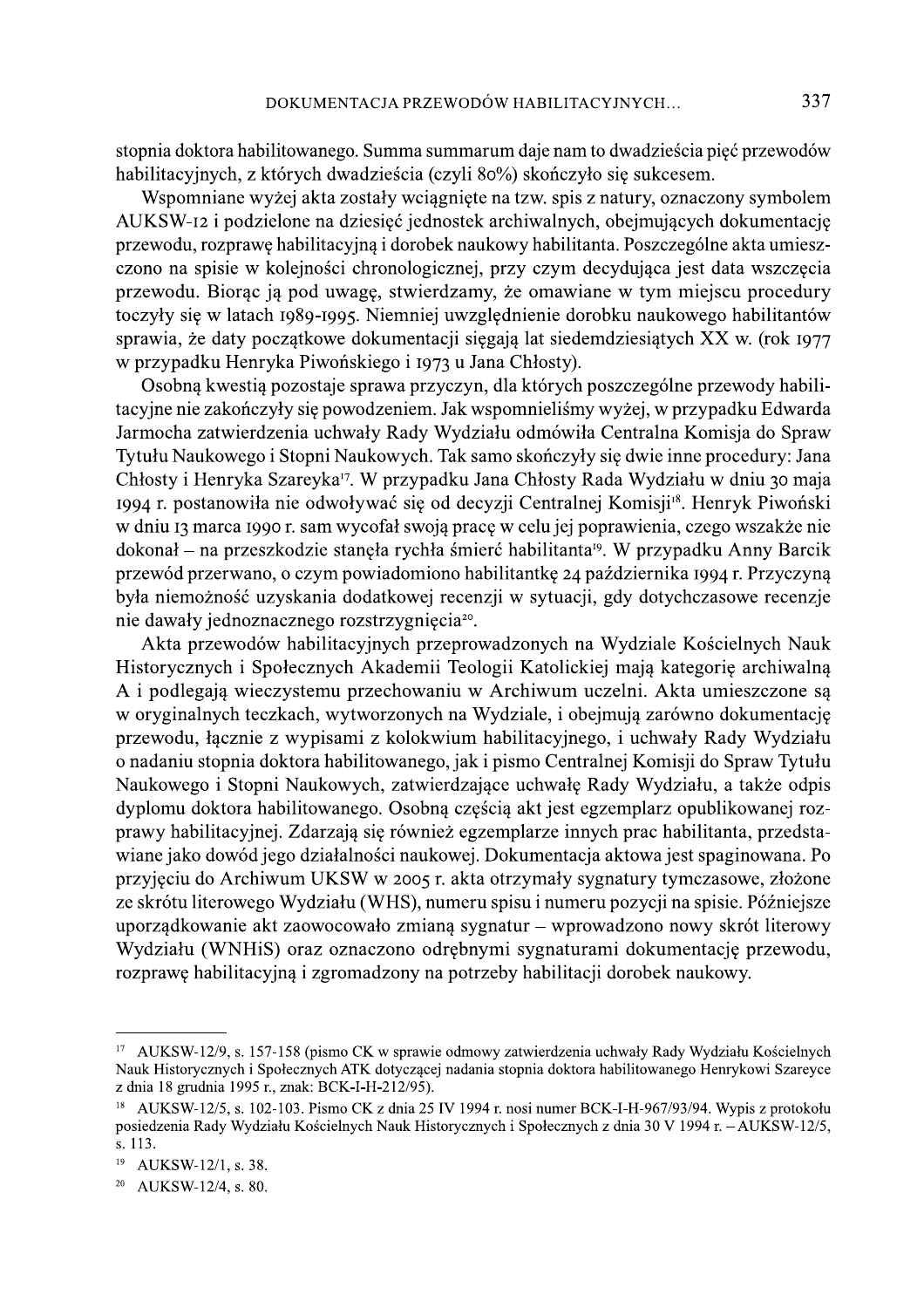#### **DARIUSZ MILEWSKI**

Informacje o dokumentacji przewodów habilitacyjnych przekazanych do Archiwum UKSW w 2005 r. zostały umieszczone w tabeli nr I. Składa się ona z siedmiu kolumn pierwszej porządkowej i sześciu tematycznych. Kolumna druga podaje sygnaturę jednostki archiwalnej. W kolumnie 3. podano nazwisko habilitanta. Kolumna 4. podaje temat pracy, miejsce i rok wydania oraz liczbę stron. W kolumnie 5. zaznaczono specjalność, w jakiej nadany został stopień doktora habilitowanego, a w kolumnie 6. podano nazwiska recenzentów pracy habilitacyjnej (z reguły trzy osoby). Kolumna 7. zawiera cztery informacje: I) date otwarcia przewodu habilitacyjnego, 2) datę kolokwium habilitacyjnego i uchwały Rady Wydziału o nadaniu stopnia doktora habilitowanego (odbywało się to tego samego dnia), 3) datę pisma Centralnej Komisji do Spraw Tytułu Naukowego i Stopni Naukowych, zatwierdzającego uchwałę Rady Wydziału o nadaniu stopnia doktora habilitowanego<sup>21</sup> oraz 4) date i numer dyplomu doktora habilitowanego. W przypadku numeru dyplomu stosowano na Wydziale praktykę analogiczną do numerowania dyplomów doktorskich, tzn. podawano numer kolejny z księgi dyplomów doktora habilitowanego Akademii Teologii Katolickiej, skróconą nazwę Wydziału i numer kolejny dyplomu doktora habilitowanego, uzyskanego na Wydziale. Praktykę tę zmieniono dopiero w 1997 r., odkąd to zaczęto wpisywać na dyplomie jedynie numer kolejny z księgi dyplomów. Z sytuacją taką spotykamy się w pięciu przypadkach, odnoszących się do dyplomów: Kingi Szczepkowskiej-Naliwajek (WNHiS-3A/31, dyplom nr 150), Władysława Majkowskiego (WNHiS-3A/32, dyplom nr 156), Witolda Kujawskiego (WNHiS-3A/39, dyplom nr 164), Janusza Odziemkowskiego (WNHiS-3A/41, dyplom nr 165) i Elżbiety Firlit (WHS-3A/34, dyplom nr 166). Łącznie w tabeli uwzględniono akta dotyczące dwudziestu jeden przewodów habilitacyjnych, obejmujących czterdzieści jeden jednostek archiwalnych z lat 1988-1999 o sygnaturach od WNHiS-3A/1 do WNHiS-3A/41.

Podobnie skonstruowana jest tabela nr 2, prezentująca akta niezakończonych przewodów habilitacyjnych, spisane na spisie z natury AUKSW-12. Rzecz jasna, wobec różnych przyczyn nieukończenia procedur, w tabeli brakować będzie informacji albo o dacie uchwały Rady Wydziału w sprawie nadania stopnia doktora habilitowanego bądź też data dotycząca pisma Centralnej Komisji do Spraw Tytułu Naukowego i Stopni Naukowych odnosić się będzie do odmówienia przez tenże organ zatwierdzenia stosownej uchwały Rady Wydziału. W żadnym przypadku nie będzie też informacji o dacie i numerze dyplomu doktora habilitowanego, skoro takiego dokumentu nie wydano.

<sup>&</sup>lt;sup>21</sup> W przypadku przewodu habilitacyjnego Edwarda Jarmocha, sygn. WNHiS-3A/38 podano date ostatniego pisma CK, w sposób ostateczny odrzucającego starania zainteresowanego o zatwierdzenie uchwały Rady Wydziału.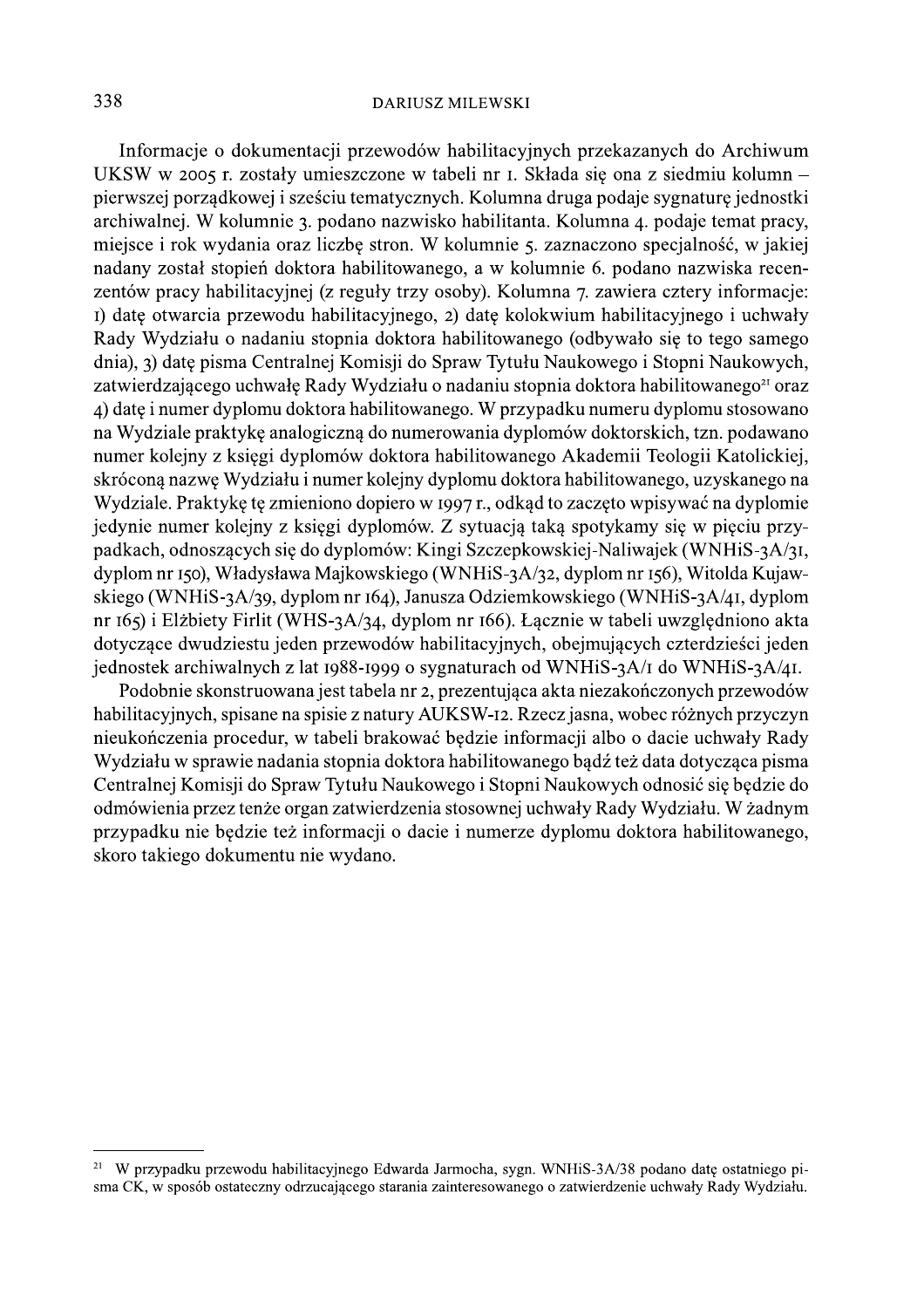| L.p.           | Sygnatura                                                                                          | Habilitant         | Temat pracy, liczba stron                                                                                                                                                                                                                   | Specjalność             | Recenzenci                                                           | I) otwarcie<br>przewodu,<br>2)kolokwium<br>hab. i uchwała RW,<br>3) zatwierdzenie<br>przez CK<br>$4)$ dyplom $(nr)$ |
|----------------|----------------------------------------------------------------------------------------------------|--------------------|---------------------------------------------------------------------------------------------------------------------------------------------------------------------------------------------------------------------------------------------|-------------------------|----------------------------------------------------------------------|---------------------------------------------------------------------------------------------------------------------|
| $\bf{I}$       | $\overline{2}$                                                                                     | $\mathbf{3}$       |                                                                                                                                                                                                                                             | $\overline{\mathbf{S}}$ | 6                                                                    |                                                                                                                     |
| I              | WNHiS-3A/I<br>$(t. i - dokumentacija)$<br>WNHiS-3A/2<br>$(t. 2 - rozprawa)$<br>habilitacyjna)      | Jerzy Erdman       | Polska muzyka organowa epoki<br>romantycznej, Warszawa 1987,<br>ss. 303                                                                                                                                                                     | Muzykologia             | Jerzy Pikulik,<br>Karol Mrowiec,<br>Andrzej Rakowski                 | 1)18.04.1988<br>2)12.12.1988<br>3)29.05.1989<br>4)8.12.1989 (101/<br>$WHS-I$                                        |
| $\overline{2}$ | WNHiS- $3A/3$<br>$(t. i - dokumentacia)$<br>WNHiS- $3A/4$<br>$(t. 2 - rozprawa)$<br>habilitacyjna) | Stanisław Kobielus | Niebiańska Jerozolima. Od sa-<br>crum miejsca do sacrum modelu,<br>Warszawa 1989, ss. 217                                                                                                                                                   | Historia sztuki         | Alicja<br>Karłowska-Kamzowa,<br>Andrzej Olszewski,<br>Janusz Pasierb | 1)30.01.1989<br>2)14.12.1989<br>3)24.09.1990<br>4)29.11.1990 (105/<br>$WHS-2$                                       |
| 3              | WNHiS- $3A/5$<br>$(t. i - dokumentacia)$<br>WNHiS-3A/6<br>$(t. 2 - rozprawa)$<br>habilitacyjna)    | Jerzy Cygan        | Valerianus Magni (1586-1661).<br>"Vita prima", operum recensio<br>et bibliographia, Romae 1989,<br>ss.464                                                                                                                                   | Historia Kościoła       | Zbigniew<br>Ogonowski,<br>Józef Mandziuk,<br>Eugeniusz<br>Wyczawski  | 1)30.06.1989<br>2)5.04.1990<br>3)29.10.1990<br>4)29.11.1990 (106/<br>$WHS-3)$                                       |
| $\overline{4}$ | WNHiS- $3A/7$<br>$(t. i - dokumentacia)$<br>WNHiS-3A/8<br>$(t. 2 - rozprawa)$<br>habilitacyjna)    | Tadeusz Wołoszyn   | Religijność a działania uznane<br>za ważne w okresie przemian<br>społecznych w Polsce 1973-1981-<br>1982. Studium na podstawie<br>badań katolików obecnych na<br>mszy św. Niedzielnej w Warsza-<br>wie i Radomiu, Warszawa 1990,<br>SS. 219 | Socjologia              | Edward Ciupak,<br>Janusz Mariański,<br>Andrzej Święcicki             | 1)30.06.1989<br>2) 2.05.1990<br>3)29.10.1990<br>4)29.11.1990 (107/<br>$WHS-4$                                       |

339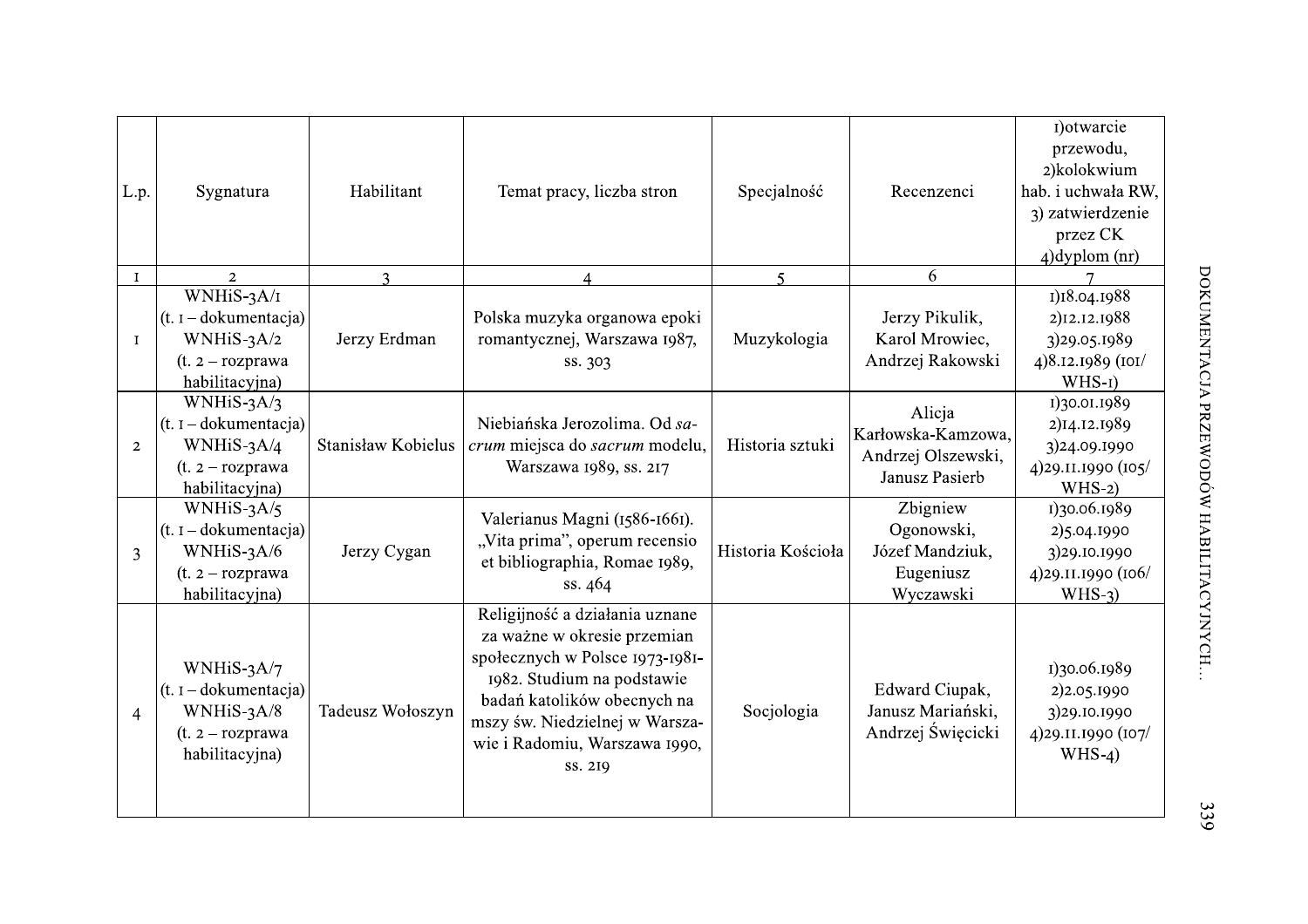|                | $\overline{2}$                                                                                    | $\mathbf{3}$          |                                                                                                       | $\leq$                             | 6                                                                   |                                                                               |
|----------------|---------------------------------------------------------------------------------------------------|-----------------------|-------------------------------------------------------------------------------------------------------|------------------------------------|---------------------------------------------------------------------|-------------------------------------------------------------------------------|
| 5              | WNHiS-3A/9<br>$(t. i - dokumentacia)$<br>WNHiS-3A/10<br>$(t. 2 - rozprawa)$<br>habilitacyjna)     | Henryk Skorowski      | Antropologiczno-etyczne<br>aspekty regionalizmu, Warszawa<br>1990, ss. 344                            | Chrześcijańskie<br>nauki społeczne | Helmut Juros,<br>Gerard Labuda,<br>Józef Borzyszkowski              | 1)1.03.1990<br>2)21.06.1990<br>3)17.12.1990<br>4)20.03.1991 (113/<br>$WHS-6$  |
| 6              | WNHiS-3A/II                                                                                       | Jan Gliściński        | Polityka kościelna św. Hilarego<br>z Poitiers, Warszawa 1990, ss.<br>204 [brak pracy w aktach]        | Patrologia                         | Jan Śrutwa,<br>Jan Sulowski,<br>Emil Stanula                        | 1)1.03.1990<br>2)21.06.1990<br>3)29.10.1990<br>4)27.11.1990 (108/<br>$WHS-5$  |
| $\overline{7}$ | WNHiS-3A/12<br>$(t. i - dokumentacija)$<br>$WNHiS-3A/13$<br>$(t. 2 - rozprawa)$<br>habilitacyjna) | Anna Kwak             | Więź osobowa w rodzinach<br>rekonstruowanych, Warszawa<br>1990, ss. 289                               | Socjologia<br>rodziny              | Teresa Kukołowicz,<br>Krzysztof<br>Przecławski,<br>Janina Słomińska | 1)31.05.1990<br>2)17.01.1991<br>3)30.09.1991<br>4) 5.11.1991 (116/<br>$WHS-8$ |
| 8              | WNHiS-3A/14<br>$(t. I - dokumentacia)$<br>WNHiS-3A/15<br>$(t. 2 - rozprawa)$<br>habilitacyjna)    | Maria Piotrowska      | Tezy o możliwości hermeneutyki<br>muzycznej w świetle stu lat jej<br>historii, Warszawa 1990, ss. 209 | Muzykologia                        | Anna Czekanowska,<br>Zofia Helman,<br>Jerzy Pikulik                 | 1)6.07.1990<br>2)31.01.1991<br>3)30.09.1991<br>4) 5.II.I99I (II5/<br>$WHS-7$  |
| 9              | WNH $iS-3A/16$<br>$(t. i - dokumentacia)$<br>WNHiS-3A/17<br>$(t. 2 - rozprawa)$<br>habilitacyjna) | Aniela Dylus          | Moralność krańcowa jako pro-<br>blem dla katolickiej nauki spo-<br>łecznej, Warszawa 1992, ss. 370    | Chrześcijańska<br>nauka społeczna  | Helmut Juros,<br>Joachim Kondziela,<br>Ija Lazari-Pawłowska         | 1)28.11.1991<br>2)7.05.1992<br>3)26.10.1992<br>4)15.12.1992 (124/<br>$WHS-9$  |
| <b>IO</b>      | $WNHiS-3A/18$<br>$(t. I - dokumentacija)$<br>WNHiS-3A/19<br>$(t. 2 - rozprawa)$<br>habilitacyjna) | <b>Edward Warchoł</b> | Polski Narodowy Kościół Kato-<br>licki w okresie II Rzeczypospoli-<br>tej, Wrocław 1989, ss. 351      | Historia Kościoła                  | Wiktor Wysoczański,<br>Zygmunt Zieliński,<br>Franciszek Stopniak    | I)28.II.I99I<br>2)25.06.1992<br>3)30.11.1992<br>4)23.02.1993 (127/<br>WHS-IO) |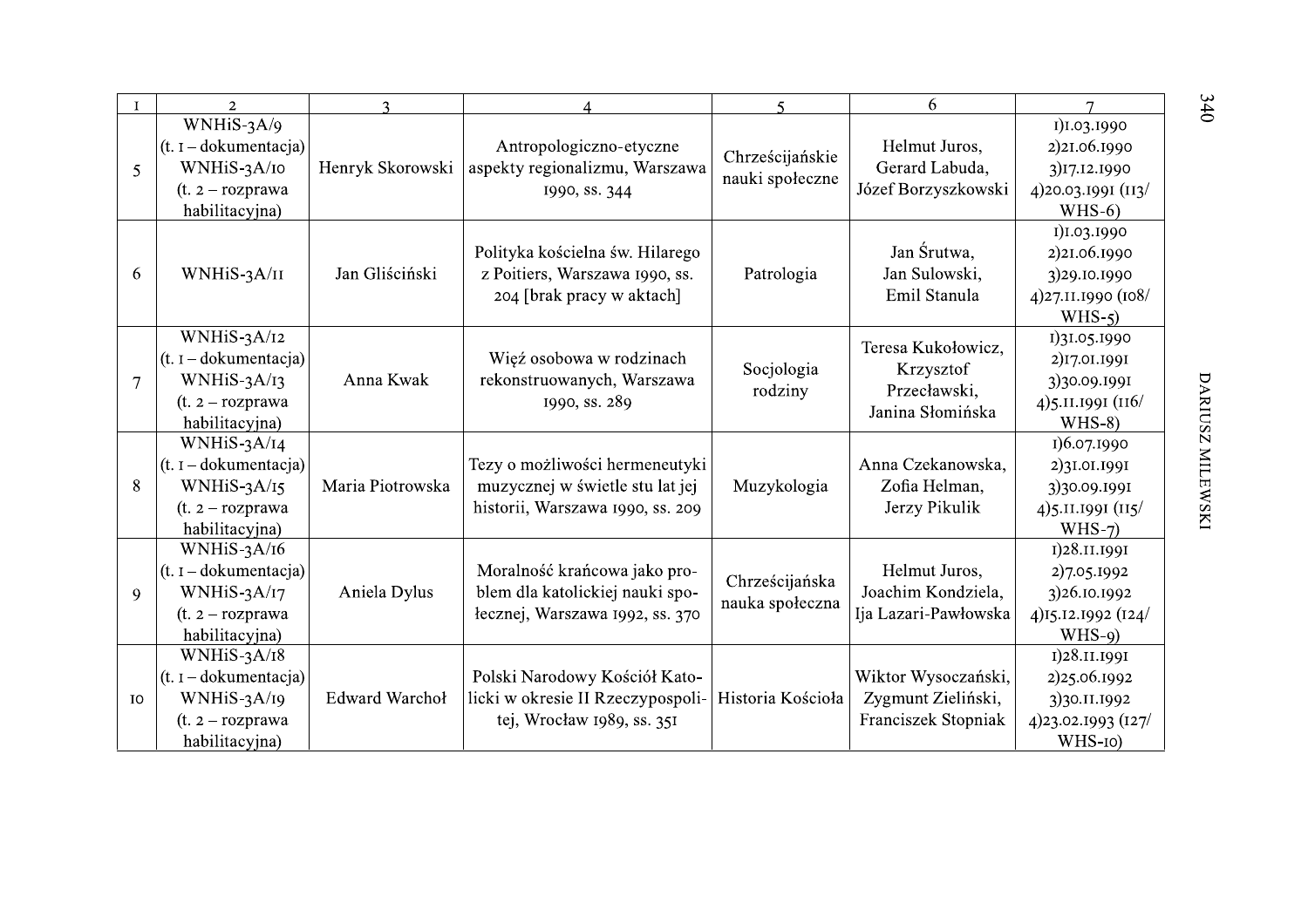|           | $\overline{2}$                                                                                                                                                                           | $\mathbf{R}$           |                                                                                                                                                                                | $\varsigma$                                                                 | 6                                                                            | $\overline{7}$                                                                |
|-----------|------------------------------------------------------------------------------------------------------------------------------------------------------------------------------------------|------------------------|--------------------------------------------------------------------------------------------------------------------------------------------------------------------------------|-----------------------------------------------------------------------------|------------------------------------------------------------------------------|-------------------------------------------------------------------------------|
| II        | WNHiS-3A/20<br>$(t. i - dokumentacia)$<br>WNHiS-3A/21<br>$(t. 2 - rozprawa)$<br>habilitacyjna)<br>WNHiS- $3A/22$<br>$(t. 3 - \text{drobek na-}$<br>ukowy do przewodu<br>habilitacyjnego) |                        | Problematyka religijna i dydak-<br>tyczno-wychowawcza polskich<br>Maria Żmichrowska czasopism dla dzieci i młodzieży<br>szkolnej w latach 1918-1939,<br>Warszawa 1992, ss. 144 | Historia oświaty                                                            | Franciszek Stopniak,<br><b>Stanisław Mauers-</b><br>berg, Ryszard Bender     | 1)23.04.1992<br>2)25.06.1992<br>3)21.12.1992<br>4)23.02.1993 (128/<br>WHS-II) |
| 12        | WNHiS-3A/23<br>$(t. I - dokumentacija)$<br>WNHiS- $3A/24$<br>$(t. 2 - rozprawa)$<br>habilitacyjna)                                                                                       | Marek Podhajski        | "Nowy system muzyki" x. Jana<br>Jarmusiewicza w perspekty-<br>wie polskich prac z harmonii<br>XIX wieku, Gdańsk 1992, ss. 320                                                  | Muzykologia                                                                 | Karol Mrowiec,<br>Andrzej Rakowski,<br>Jerzy Pikulik                         | 1)25.06.1992<br>2)7.06.1993<br>4)25.10.1993<br>5)31.05.1994 (132/<br>$WHS-I2$ |
| <b>I3</b> | WNHiS- $3A/25$<br>$(t. i - dokumentacia)$<br>WNHiS-3A/26<br>$(t. 2 - rozprawa)$<br>habilitacyjna)                                                                                        | Wiesław Jan<br>Wysocki | O. Anicet z Frydlądu, kapucyn,<br>1875-1941. Studium biograficzne,<br>Niepokalanów 1992, ss. 271                                                                               | Historia<br>najnowsza                                                       | Jerzy Skowronek<br>Zygmunt Mańkowski<br>Franciszek Stopniak                  | 1)18.01.1993<br>2)8.11.1993<br>3)27.06.1994<br>4)27.06.1994 (137/<br>$WHS-13$ |
| I4        | WNHiS- $3A/27$<br>$(t. I - dokumentacija)$<br>WNHiS- $3A/28$<br>$(t. 2 - rozprawa)$<br>habilitacyjna)                                                                                    | Zbigniew Bania         | Kalwarie polskie w XVII wieku.<br>Dzieje stosowania w Europie<br>od X do końca XVII wieku<br>uświęconych Pasją Chrystusa<br>miar jerozolimskich, Warszawa<br>1993, ss. 139     | Historia sztuki<br><i>(architektury</i><br>średniowiecznej<br>i nowożytnej) | Maria Brykowska,<br>Adam Miłobędzki,<br>Janusz Pasierb                       | 1)18.10.1993<br>2)21.03.1994<br>4)28.12.1994 (139/<br>$WHS-15$                |
| <b>I5</b> | WNHiS-3A/29<br>$(t. i - dokumentacija)$<br>$WNHiS-3A/30$<br>$(t. 2 - rozprawa)$<br>habilitacyjna)                                                                                        | Janusz Balicki         | Zagadnienie reglamentacji rynku<br>pornograficznego w społeczeń-<br>stwie pluralistycznym. Studium<br>społeczno-etyczne pornografii<br>w USA, Gdańsk 1993, ss. 397             | Chrześcijańskie<br>nauki społeczne                                          | Krystyna de<br>Walden-Gałuszko,<br>Wojciech<br>Świątkiewicz,<br>Helmut Juros | 1)18.10.1993<br>2)21.03.1994<br>4)28.12.1994 (138/<br>$WHS-I4$ )              |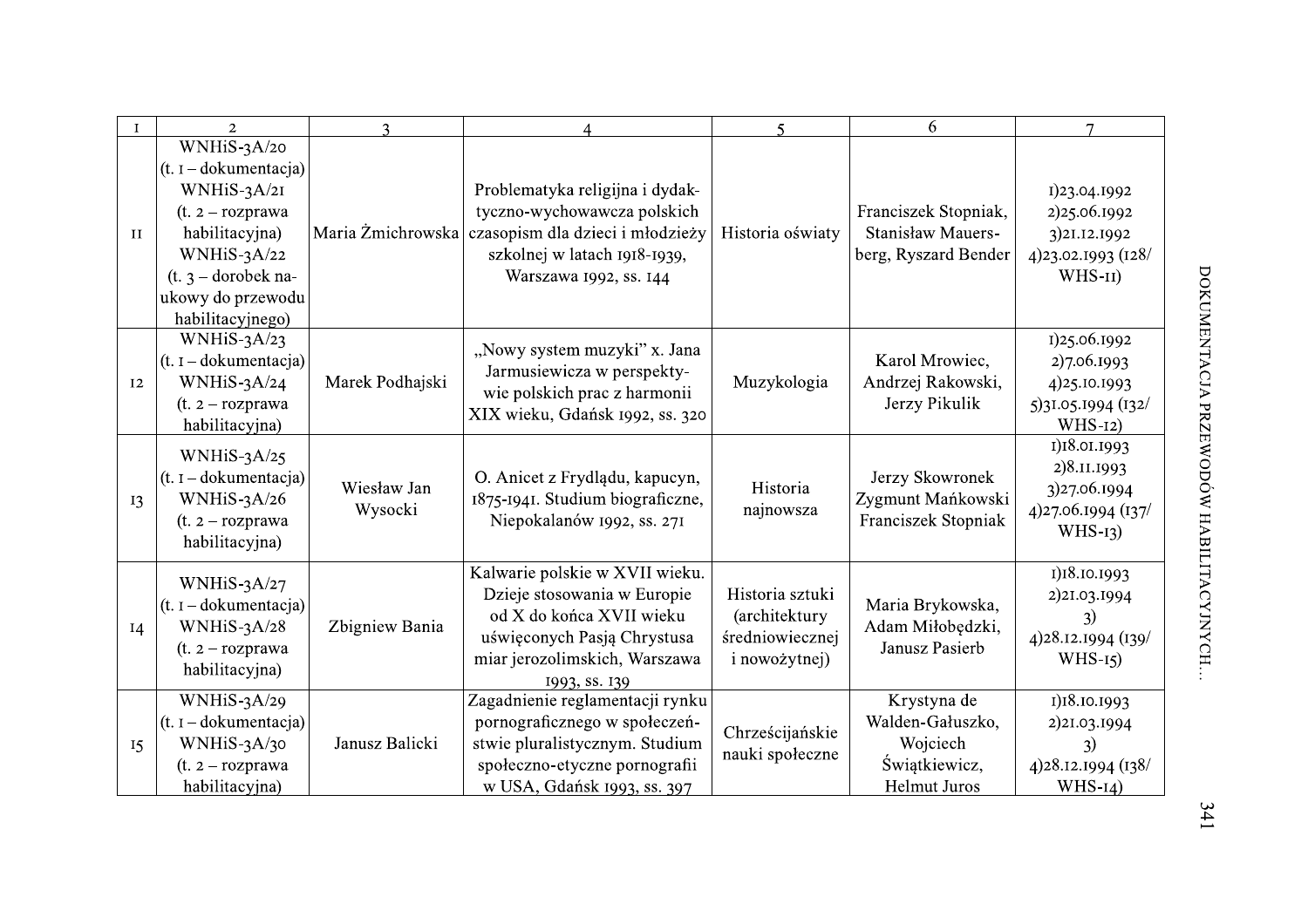| $\mathbf{I}$ | $\overline{2}$                                                                                                                                          | $\mathbf{R}$                      |                                                                                                                                                            | $\varsigma$                    | 6                                                                                       |                                                                                    |
|--------------|---------------------------------------------------------------------------------------------------------------------------------------------------------|-----------------------------------|------------------------------------------------------------------------------------------------------------------------------------------------------------|--------------------------------|-----------------------------------------------------------------------------------------|------------------------------------------------------------------------------------|
| 16           | $WNHiS-3A/3I$                                                                                                                                           | Kinga Szczepkow-<br>ska-Naliwajek | Relikwiarze średniowiecznej<br>Europy od IV do początku<br>XVI wieku. Geneza, treści, styl<br>i techniki wykonania, Warszawa<br>1996 [brak pracy w aktach] | Historia sztuki<br>sakralnej   | Aleksander Gieysztor<br>Tadeusz Chrzanowski<br>Stanisław Kobielus<br>Piotr Skubiszewski | 1)13.05.1996<br>2)17.02.1997<br>3)26.05.1997<br>4) 1.10.1997<br>(I <sub>50</sub> ) |
| 17           | WNHiS- $3A/32$<br>$(t. I - dokumentacija)$<br>$WHiS-3A/33$<br>$(t. 2 - rozprawa)$<br>habilitacyjna)                                                     | Władysław<br>Majkowski            | Czynniki dezintegracji współ-<br>czesnej rodziny polskiej.<br>Studium socjologiczne, Kraków<br>1997, ss. 252                                               | Socjologia<br>rodziny          | Franciszek Adamski,<br>Władysław<br>Piwowarski,<br>Witold Zdaniewicz                    | I)20.01.1997<br>2)27.10.1997<br>3)23.02.1998<br>4)17.08.1998 (156)                 |
| <b>18</b>    | WNHiS- $3A/34$<br>$(t. I - dokumentacija)$<br>WNHiS-3A/35<br>$(t. 2 - rozprawa)$<br>habilitacyjna)                                                      | Elżbieta Firlit                   | Parafia rzymskokatolicka<br>w Polsce w okresie transformacji<br>systemowej. (studium socjolo-<br>giczne), Warszawa 1998, ss. 350                           | Socjologia religii             | Edward Ciupak,<br>Janusz Mariański,<br>Witold Zdaniewicz                                | 1)25.05.1998<br>2)25.01.1999<br>3)21.06.1999<br>4)22.07.1999 (166)                 |
| 19           | WNHiS- $3A/36$<br>$(t. I - dokumentacija)$<br>WNHiS- $3A/37$<br>$(t. 2 - rozprawa)$<br>habilitacyjna)<br>WNHiS- $3A/38$<br>(postępowanie<br>odwoławcze) | <b>Edward Jarmoch</b>             | Religijność żołnierzy zasadni-<br>czej i zawodowej służby woj-<br>skowej w warunkach przemian<br>ustrojowych, Warszawa 1998,<br>ss. 410                    | Socjologia                     | Witold Zdaniewicz,<br>Władysław<br>Piwowarski,<br>Edward Pawłowski                      | 1)29.06.1998<br>2)25.01.1999<br>3)26.06.2000<br>4)                                 |
| 20           | WNHiS- $3A/39$<br>$(t. I - dokumentacija)$<br>WNHiS-3A/40<br>$(t. 2 - rozprawa)$<br>habilitacyjna)                                                      | Witold Kujawski                   | Kościelne dzieje Sieradza, Wło-<br>cławek 1998, ss. 350                                                                                                    | Historia Kościoła<br>w Polsce  | Stanisław Olczak,<br>Bohdan Ryszewski,<br>Janusz Zbudniewek                             | 1)23.03.1998<br>2)14.12.1998<br>3)26.04.1999<br>4)22.07.1999 (164)                 |
| 2I           | WNHiS-3A/4I                                                                                                                                             | Janusz<br>Odziemkowski            | Służba duszpasterska Wojska<br>Polskiego 1914-1945, War-<br>szawa 1998, ss. 162 [brak pracy<br>w aktach]                                                   | Historia najnow-<br>sza Polski | Andrzej Ajnenkiel,<br>Zygmunt Zieliński,<br>Jerzy Myszor                                | 1)27.04.1998<br>2)26.10.1998<br>3)25.01.1999<br>4)22.07.1999<br>(165)              |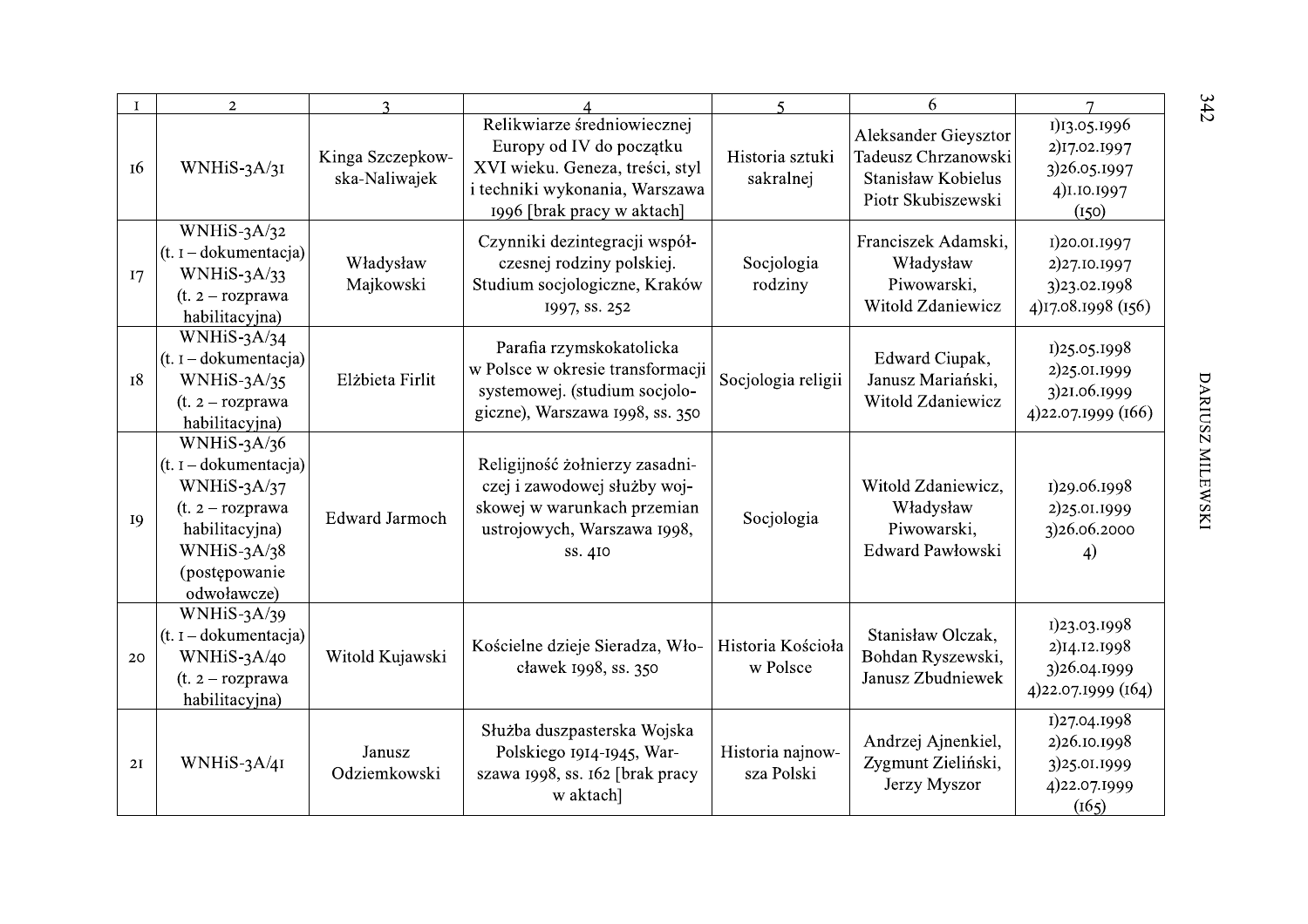| L.p.<br>$\bf{I}$ | Sygnatura<br>$\mathcal{L}$                                                                                                                                                                                                                                | Habilitant<br>3    | Temat pracy, liczba stron                                                                                                                                        | Specjalność<br>$\overline{5}$           | Recenzenci<br>6                                                      | 1) otwarcie<br>przewodu,<br>2)kolokwium<br>hab. i uchwała<br>RW,<br>3) odrzucenie<br>przez CK<br>$\tau$ |
|------------------|-----------------------------------------------------------------------------------------------------------------------------------------------------------------------------------------------------------------------------------------------------------|--------------------|------------------------------------------------------------------------------------------------------------------------------------------------------------------|-----------------------------------------|----------------------------------------------------------------------|---------------------------------------------------------------------------------------------------------|
| $\mathbf I$      | AUKSW-12/1<br>$(t. 1 - dokumentacija)$<br>AUKSW-12/2 (t. $2 - roz-$<br>prawa habilitacyjna)<br>AUKSW-12/3 (t. $3 -$ doro-<br>bek naukowy)                                                                                                                 | Henryk<br>Piwoński | Hymny brewiarzowe w zabytkach<br>liturgiczno-muzycznych Krzyżaków<br>w Polsce. Studium muzykologiczne,<br>Kielce 1989, ss. $XX + 468$                            | Muzykologia                             | Anna<br>Czekanowska-Kuklińska,<br>Jerzy Pikulik,<br>Marian Banaszak  | 1)12.06.1989<br>$2) -$<br>$3) -$                                                                        |
| $\overline{2}$   | AUKSW-12/4                                                                                                                                                                                                                                                | Anna<br>Barcik     | Aksjologizacja konfliktów społecz-<br>nych w latach osiemdziesiątych w re-<br>gionie śląsko-dąbrowskim, Katowice<br>1990 [brak pracy w aktach]                   | Socjologia                              | Władysław Piwowarski,<br>Krzysztof Przecławski,<br>Andrzej Święcicki | 1)23.05.1991<br>$2) -$<br>$3) -$                                                                        |
| $\overline{3}$   | AUKSW-12/5<br>$(t. I - dokumentacija)$<br>AUKSW-12/6 (t. $2 - roz-$<br>prawa habilitacyjna)<br>AUKSW- $12/7$ (t. 3 – do-<br>robek naukowy, t. I:<br>publikacje zwarte) AU-<br>KSW-12/8 (t. $4$ – dorobek<br>naukowy, t. 2: artykuły<br><i>i</i> recenzje) | Jan<br>Chłosta     | Oblicze religijne ruchu polskiego<br>na Warmii, Mazurach i na Powiślu<br>w latach 1918-1939, Warszawa 1992,<br>ss. 180                                           | Historia                                | Franciszek Stopniak,<br>Janusz Jasiński, Zygmunt<br>Zieliński        | 1)23.04.1992<br>2)21.06.1993<br>3)25.04.1994                                                            |
| $\overline{4}$   | AUKSW-12/9<br>$(t. 1 - dokumentacija)$<br>AUKSW-12/10 (t. $2 - roz-$<br>prawa habilitacyjna)                                                                                                                                                              | Henryk<br>Szareyko | Współdziałanie społeczności<br>wiejskich przy nielegalnej budowie<br>obiektów sakralnych w diecezji<br>przemyskiej w latach 1966-1980,<br>Warszawa 1994, ss. 502 | Chrześcijań-<br>skie nauki<br>społeczne | Kazimierz Ryczan,<br>Jan Krucina,<br>Henryk Skorowski                | 1)24.01.1994<br>2)16.01.1995<br>3)18.12.1995                                                            |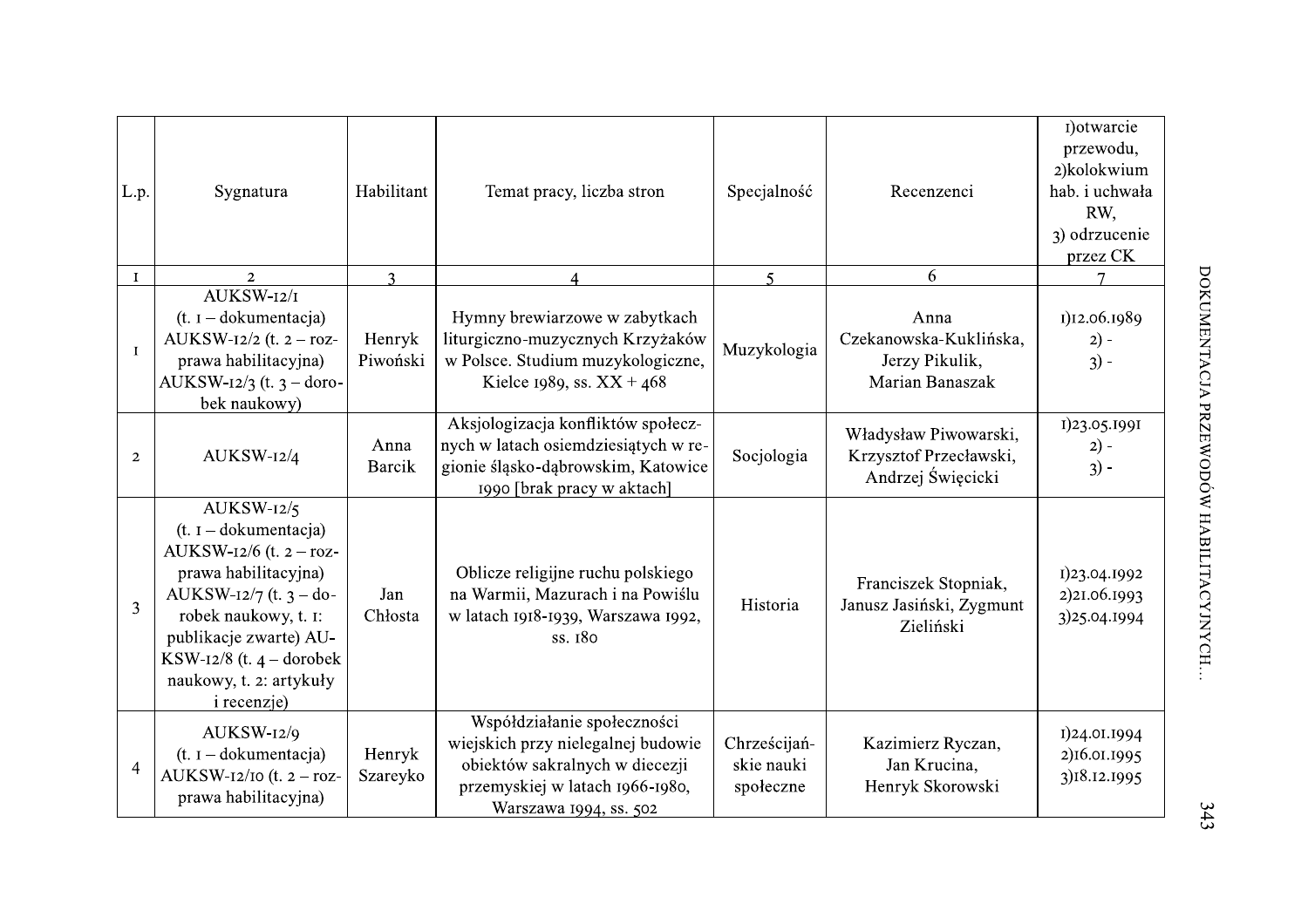Saeculum Christianum t. XXIII (2016), s. 344-345

**DARIUSZ MILEWSKI** WNHiS UKSW, Warszawa

# SPRAWOZDANIE Z KONFERENCJI NAUKOWEJ **JARZMO LIGI ŚWIĘTEJ? – JAN III SOBIESKI I RZECZPOSPOLITA W LATACH 1684-1696**

W dniu 20 czerwca 2016 r. w siedzibie Wydziału Nauk Historycznych i Społecznych UKSW w Warszawie odbyła się konferencja naukowa pt. Jarzmo Ligi Świętej? – Jan III Sobieski i Rzeczpospolita w latach 1684-1696. Konferencja zorganizowana została przez Katedrę Historii Nowożytnej Instytutu Nauk Historycznych WNHiS UKSW we współpracy z Muzeum Pałacu Króla Jana III w Wilanowie i była trzecia i ostatnia z cyklu poświeconego Janowi Sobieskiemu i jego czasom. Poprzednie konferencje: Marszałek i hetman koronny Jan Sobieski i jego czasy (1665-1674) oraz Król Jan III Sobieski i Rzeczpospolita w latach 1674-1683 odbyły się odpowiednio II marca 2013 r. w WNHiS UKSW i 21 października 2014 r. w Wilanowie. Sekretarzem obecnej konferencji był mgr Maciej Pieńkowski, doktorant na WNHIS. Konferencji przewodniczył zastępca dyrektora Instytutu Nauk Historycznych WNHi[S, dr hab. Dariusz Milewski.

Konferencję otworzył dziekan WNHiS, dr hab. Tadeusz Kamiński. W pierwszej sesji, poświęconej polityce wewnętrznej Rzeczypospolitej w okresie powiedeńskim, referenci skupili się na sprawach skarbowych – w tym finansowaniu wojska z podatku hibernowego i związanych z tym nadużyciach oraz działalności podskarbiego wielkiego koronnego Marcina Zamoyskiego (referaty: mgr. Jana Jerzego Sowy z Uniwersytetu Warszawskiego: Nervus belli? Rola hiberny w finansowaniu wysiłku wojennego Korony w czasie wielkiej wojny tureckiej oraz mgr. Marka Groszkowskiego z UKSW: Marcin Zamoyski jako podskarbi wielki koronny w latach 1685-1689). Tę część obrad zamknęły rozważania poświęcone możliwościom dokonania zbrojnego zamachu stanu przez władcę w dobie sejmu grodzieńskiego 1688/1689 r., przy czym w dyskusji zwyciężyła koncepcja o braku realnych szans na powodzenie takiego przedsięwzięcia (referat dr. hab. Jarosława Stolickiego z Uniwersytetu Jagiellońskiego: Czy Sobieski mógł i powinien rozprawić się z opozycją w 1689 r.?).

Druga sesia konferencji poświęcona była zagadnieniom wojny z Osmanami. Jako pierwszy referat wygłosił dr Piotr Kroll z UW, prezentując zawiłości polityki hetmanów zadnieprzańskich – Samojłowicza i Mazepy – wobec planów zjednoczenia Ukrainy pod protekcją carską i stojącego im na przeszkodzie sojuszu polsko-moskiewskiego (referat: Hetmanat zadnieprzański wobec Rzeczypospolitej, Prawobrzeża i Turcji w dobie Ligi Świętej). Dr Zbigniew Hundert z UKSW przedstawił funkcjonowanie jednostek wojskowych związanych z królem i jego rodziną w czasie kampanii mołdawskiej 1686 r., wskazując zarazem na wysoki udział procentowy tychże formacji –  $\text{II}\%$  stanu liczebnego całej armii (referat: *Komputowe oddziały*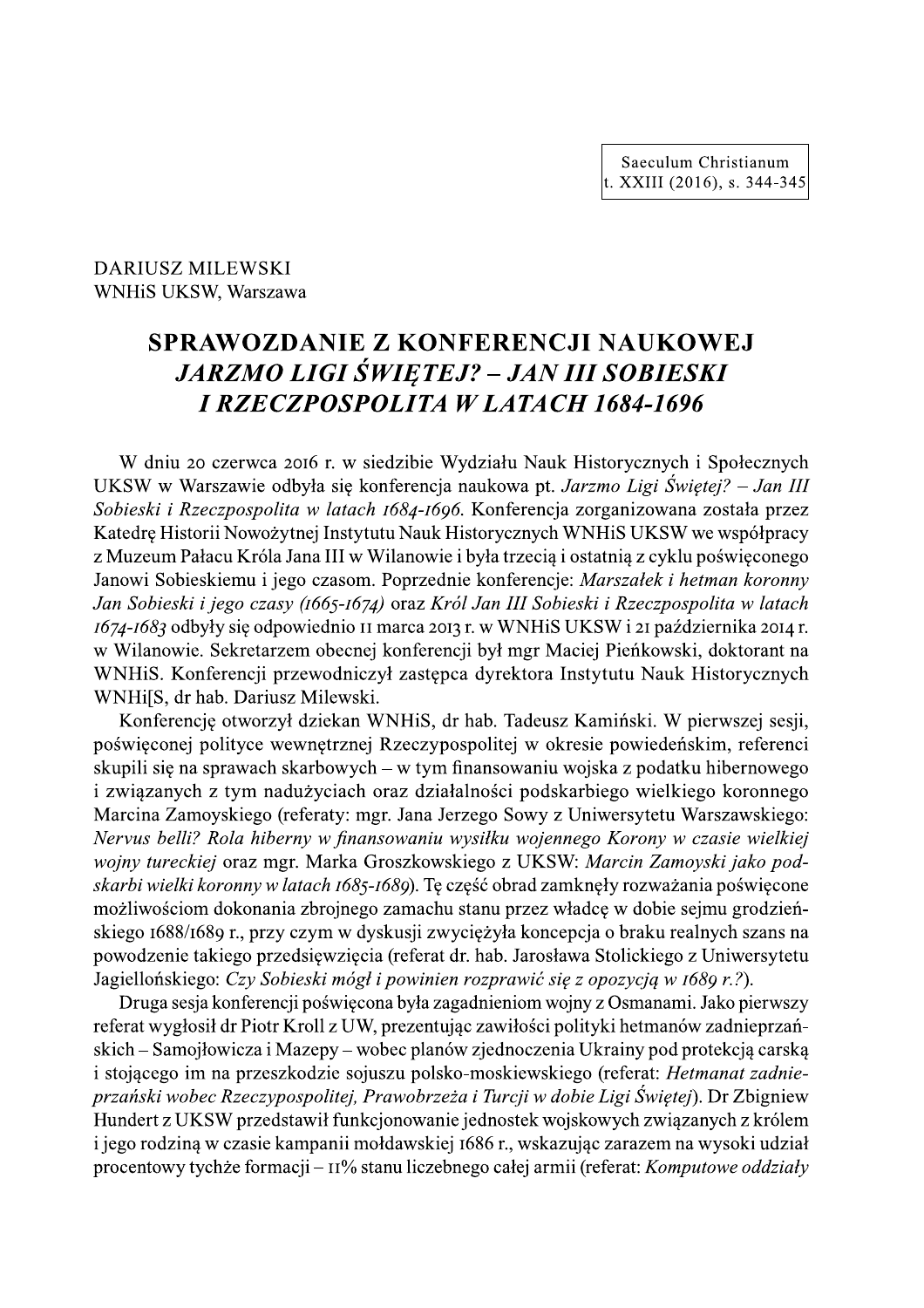rodziny królewskiej w kampanii mołdawskiej 1686 r. w świetle rozkazów i sprawozdania sejmowego hetmana wielkiego koronnego Stanisława Jana Jabłonowskiego). Mgr Marcin Markowicz z UW omówił funkcjonowanie polskich załóg wojskowych w północnej Mołdawii w latach 90. XVII w., przyglądając im się m.in. pod kątem działalności wywiadowczej i powstrzymywania zaopatrzenia dla osmańskiej załogi Kamieńca Podolskiego (referat: Rola polskich załóg w twierdzach północnej Mołdawii w systemie obrony pogranicza Rzeczypospolitej w latach 1692-1696). Obrazem toczącej się wojny, jaki zachował się na kartach pamietników staropolskich i dzieł cudzoziemców zajął się dr hab. Dariusz Milewski z UKSW, wskazując na zasadniczy brak refleksji pamiętnikarzy co do celów wojny i uzależnienie wzmianek o niej od osobistego udziału w zmaganiach (referat: Druga wojna Jana III z Turkami (1684-1696) w oczach współczesnych pamiętnikarzy). Konferencję zamknęło wystąpienie dr Iwony Gosik-Kapelińskiej z UW, która pochyliła się nad społecznym odbiorem odsieczy wiedeńskiej i sensu polskiego udziału w Lidze Świętej w okresie zaborów. Referat koncentrował się na omówieniu sztuk teatralnych wystawionych w Krakowie na 200. rocznicę odsieczy i omawiał ich dydaktyczny oraz polityczny wymiar (Jak w Krakowie dwustulecie odsieczy wiedeńskiej świętowano, czyli Jan III Sobieski w pisarskim dwugłosie Władysława Ludwika Anczyca i Wincentego Rapackiego).

W dvskusji podsumowującej konferencję zastanowiono się nad pytaniem tytułowym, dotyczącym sensu trwania Rzeczypospolitej w sojuszu Ligi Świętej, a także nad kondycją państwa, które nie potrafiło być wystarczająco aktywne na polu walki. Wskazano jednak, że sama wojna nie obnażyła zbytnio słabości Rzeczypospolitej, której prawdziwy upadek przyniosła dopiero doba saska.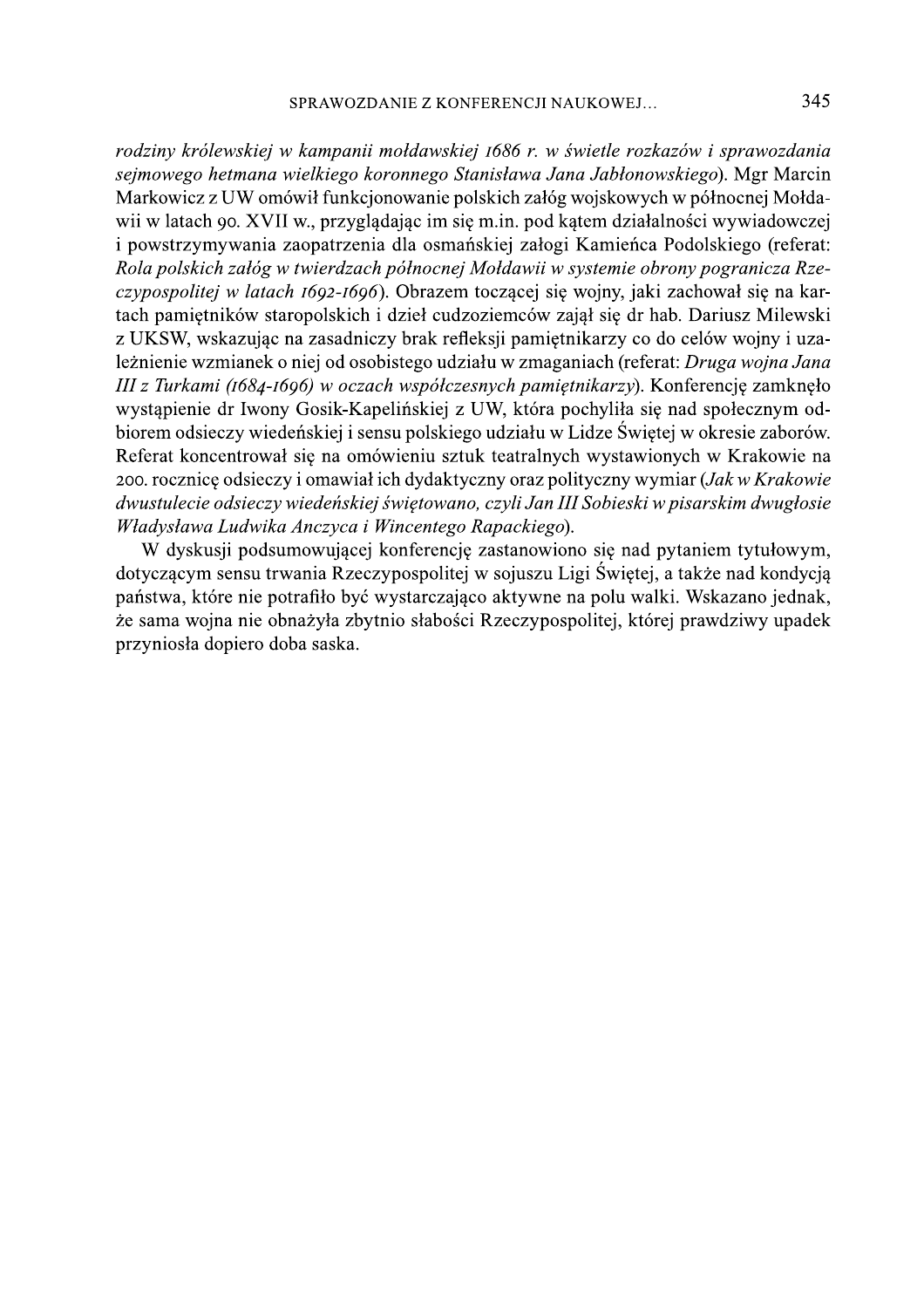Saeculum Christianum t. XXIII (2016), s. 346-350

**MAREK GROSZKOWSKI** 

# SPRAWOZDANIE Z ODBYWAJĄCYCH SIĘ W INH WNHIS IMPREZ O CHARAKTERZE NAUKOWYM W ROKU AKADEMICKIM 2015/2016

W dobiegającym końca roku akademickim 2015/2016 w Instytucie Nauk Historycznych WNHiS UKSW odbyło się dużo imprez o charakterze naukowym. Do nich należy zaliczyć: dziewieć konferencji krajowych (w tym trzy studencko-doktoranckie) i jedną międzynarodową, pięć spotkań w ramach studium Res Gestae, czytanie kroniki Anonima zwanego Gallem, pokaz filmu Jakuba Makowskiego pt. "Rycerze Niepodległej", dyskusje o książkach Krzysztofa Wiśniewskiego i Przemysława Urbańczyka, promocja kolejnego numeru czasopisma "Saeculum Christianum", a także działalność studentów podczas ich dwóch dni, które odbywały się na UKSW.

Jako pierwsza w omawianym okresie odbyła się konferencja krajowa pt. "Władza królewska w Rzeczypospolitej w XVI-XVII wieku". Miała ona miejsce 21 października 2015 r. i została zorganizowana przez Katedrę Historii Nowożytnej. Jej celem było ukazanie aspektów związanych z władzą królewską I Rzeczypospolitej. W jej trakcie zostały poruszone ważniejsze zagadnienia związane z faktycznym znaczeniem króla jako osoby i urzędu. Nie zabrakło wśród nich sakralności władzy królewskiej omawianego okresu, którą dokładnie zanalizował mgr Iwo Hryniewicz z Uniwersytetu Warszawskiego. Swoje wystąpienia wygłosiło ogółem dziesięciu prelegentów. Najbardziej znaną postacią wśród nich był autor wielu pozycji naukowych dotyczących staropolskiej sztuki wojennej – profesor Mirosław Nagielski z Uniwersytetu Warszawskiego. Przedstawił on bardzo ciękawy referat dotyczący analizy działalności Jana Kazimierza jako wodza naczelnego sił zbrojnych Rzeczypospolitej w latach walk z powstaniem kozackim Bohdana Chmielnickiego. Ponadto wśród biernych uczestników (było ich w sumie ok. 20) można było spotkać inne uznane w środowisku naukowym osoby, w tym prof. dra hab. Jana Dzięgielewskiego i prof. dra hab. Dariusza Makiłłę.

Tuż po omawianym wydarzeniu (22-23 października) odbyła się konferencja pt. "Kościół, kultura i polityka w Państwie pierwszych Piastów". Została ona zorganizowana przez Katedrę Historii Średniowiecznej we współpracy z Kołem Naukowym Studentów Historii UKSW i Państwową Wyższą Szkołą Zawodową w Ciechanowie. Patronat honorowy nad nią objęli m. in. Prymas Polski Arcybiskup Wojciech Polak i Arcybiskup warszawski Kardynał Kazimierz Nycz. Wzięło w niej udział dwudziestu prelegentów, w tym siedemnastu z tytułem co najmniej doktora habilitowanego, a także ok. stu trzydziestu biernych słuchaczy. Problematyka wystąpień dotyczyła zagadnień poświęconych kulturze, kościołowi i polityce w państwie pierwszych Piastów do końca XII w. Ponadto osobny panel był poświecony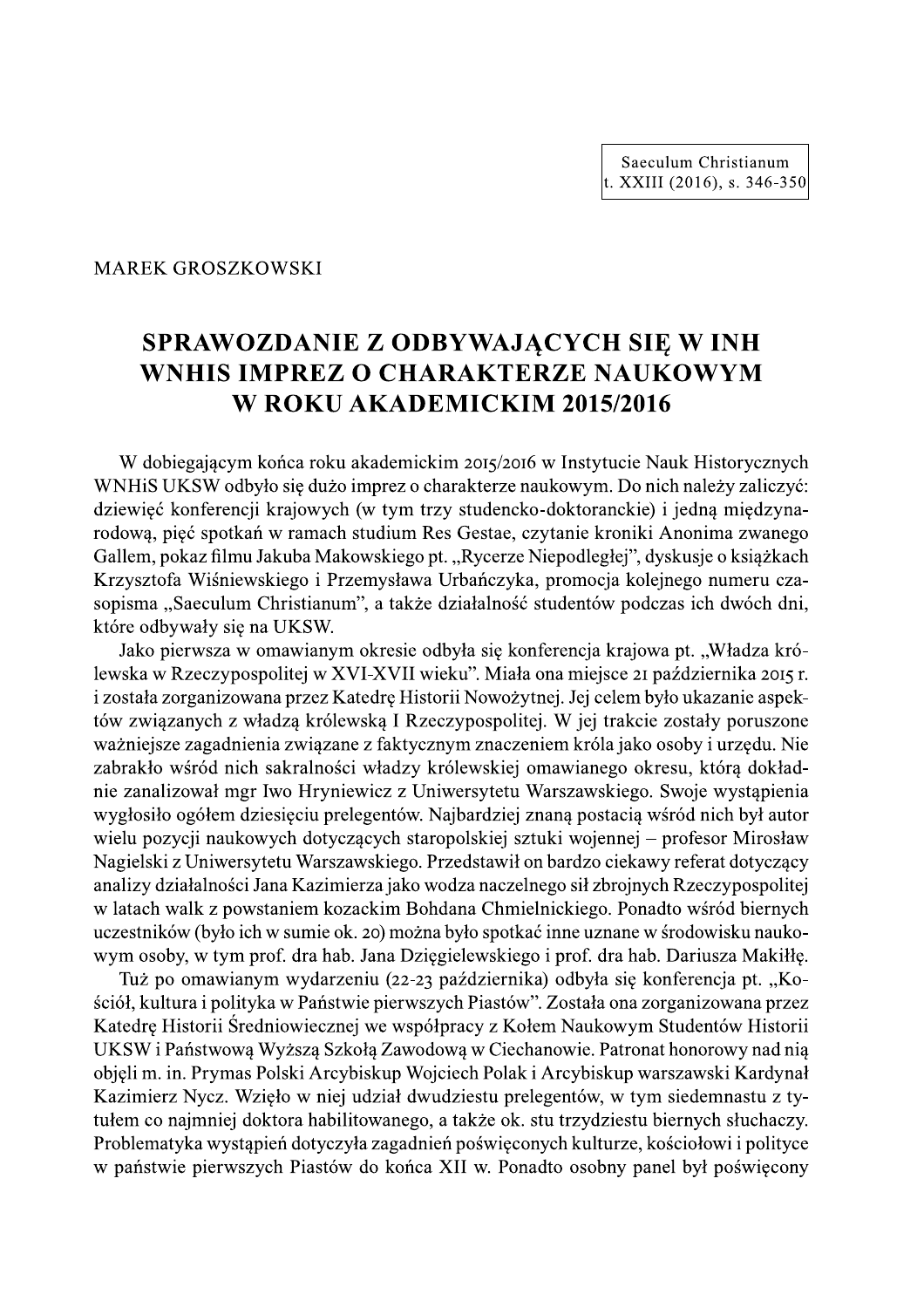historii Mazowsza w tym okresie. Swoistym otwarciem (poza oficjalnym rozpoczęciem) były wystąpienia: prof. dra hab. Jerzego Strzelczyka pt. "Chrzest Polski – zmiana cywilizacyjna i polityczna i prof. dra hab. Wojciecha Fałkowskiego pt. "Misja chrześcijańskiego władcy".

Swój wkład w organizację imprez naukowych miała również Katedra Historii Starożytnej, gdyż 26 października odbyła się organizowana przez nią konferencja pt. "Imperia śródziemnomorza – czynniki warunkujące ich powstanie, rozwój i upadek". Wzięło w niej udział czternastu prelegentów i ok. stu pięćdziesięciu biernych słuchaczy. Problematyka wystąpień dotyczyła nie tylko wielkich imperiów starożytności, ale tez ich spadkobierców. Swoistym punktem kulminacyjnym były w tym wypadku referaty: dr Kamili Skolimowskiej z UKSW pt. "Unia Europejska jako imperium neośredniowieczne" i także reprezentującego nasz uniwersytet ks. dra hab. Jarosława Babińskiego pt. "Rzym – trwające imperium? Tożsamość Europy wg Remi Brouse'a". Na szczególną uwagę zasługuje tutaj fakt, że podczas tej konferencji swoje referaty mogli wygłosić zarówno studenci, doktoranci, jak i pracownicy naukowi.

Kolejna konferencja krajowa odbyła się 27 listopada i była poświęcona postawie decydentów wspólnot politycznych i kościelnych wobec wolności obywatelskich oraz wyznaniowych mieszkańców we wczesnonowożytnej Europie. Celem konferencji było m. in. ukazanie różnic i podobieństw doświadczeń w tym zakresie I Rzeczypospolitej i innych krajów. Wzięło w niej udział piętnastu prelegentów i ok. trzydziestu biernych uczestników. Świetnym wprowadzeniem w tematykę obrad był referat prof. dra hab. Mariana Ekesa pt. "Między WOLNOŚCIĄ DO... a WOLNOŚCIĄ OD... czyli o wczesno-nowożytnej sytuacji pojęć". Pewnego rodzaju podsumowaniem natomiast stało się wystąpienie dra hab. Jana Dzięgielewskiego pt. "Czy projekty procesu Konfederacji Warszawskiej z przełomu XVI/ XVII w. umocniłyby pokój wyznaniowy w Rzeczypospolitej?".

Na liście mających miejsce w Instytucie Nauk Historycznych wydarzeń nie mogło zabraknąć konferencji dotyczącej historii najnowszej. Odbyła się ona II marca 2016 r. pt. "Edukacja w warunkach zniewolenia. Polityka oświatowa w PRL". Wzięło w niej udział dwunastu prelegentów i ok. trzydziestu biernych słuchaczy. Temat konferencji sformułowany został w taki sposób, by nie budził żadnych wątpliwości co do uwarunkowań oraz skutków polityki oświatowej PRL. Za niedopuszczalne bowiem – z przyczyn fundamentalnych – organizatorzy uznali ujmowanie rezultatów peerelowskiego eksperymentu przeprowadzanego w dziedzinie edukacji w kategoriach osiągnięć czy sukcesów. Większość prelegentów podkreślała fakt, że architektem ówczesnej polityki oświatowej były komunistyczne władze, które system oświaty wprzęgły w budowę socjalistycznego państwa. Było to unaocznione zwłaszcza w wystąpieniach: dr hab. Sabiny Bober pt. "Indoktrynacja światopoglądowa w oparciu o nauczanie przedmiotów szkolnych" i mgr Karoliny Brzeźniak pt. "Wpływ komunizmu na edukację historyczną w szkole".

Tuż przed wakacjami miała miejsce kolejna konferencja pt. "Jarzmo ligi świetej? – Jan III Sobieski i Rzeczpospolita w latach 1684-1696". Odbyła się 20 czerwca i wzięło w niej udział ośmiu prelegentów, a także sześciu biernych słuchaczy. Celem konferencji było ukazanie postaci i dokonań króla Jana III Sobieskiego w ostatnim okresie jego panowania, który w powszechnej opinii uznaje się za okres upadku autorytetu monarchy i pozycji międzynarodowej Rzeczypospolitej. Wystąpienia zostały podzielone na te dotyczące polityki wewnętrznej i zewnętrznej państwa polsko-litewskiego w tym okresie. W pierwszej grupie punktem kulminacyjnym był referat dra hab. Jarosława Stolickiego z Uniwersytetu Jagiellońskiego pt.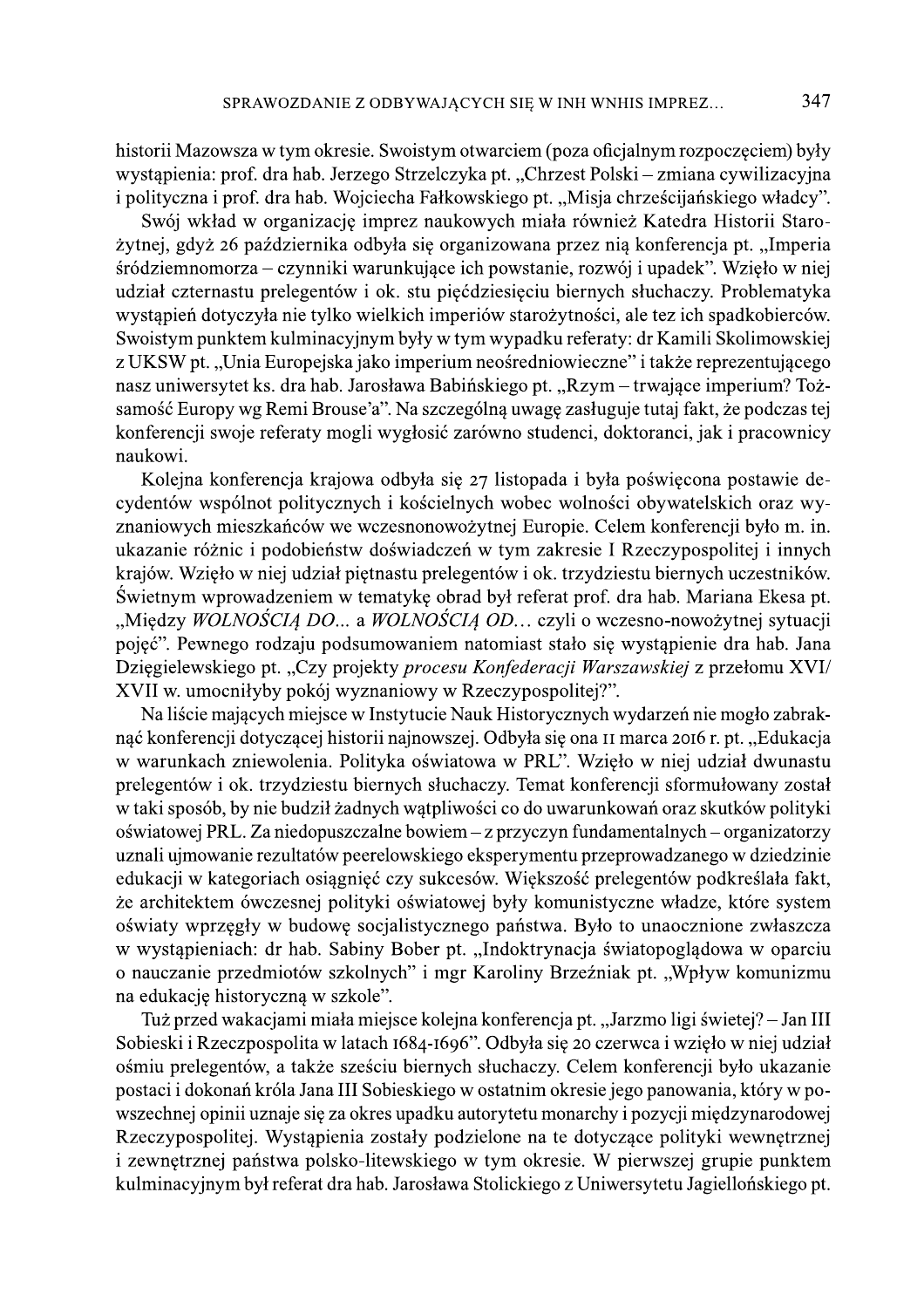"Czy Sobieski mógł i powinien rozprawić się z opozycją w 1689 r."? W drugiej natomiast – wystąpienie mgra Marcina Markowicza z Uniwersytetu Warszawskiego pt. "Rola polskich załóg w twierdzach północnej Mołdawii w systemie obrony pogranicza Rzeczypospolitej w latach 1692-1696".

Wszystkie omówione powyżej konferencje miały charakter krajowy. W jednej spośród tych, które odbyły się w Instytucie Nauk Historycznych WNHiS UKSW w roku akademickim 2015/2016, wzięli udział również przedstawiciele zagranicznych ośrodków naukowych. Miała ona miejsce w dniach 18-19 kwietnia 2016 r. i nosiła tytuł "Obchody Millenium na uchodźctwie – w pięćdziesiątą rocznicę". Patronat nad nią objęli m. in. marszałek senatu RP Stanisław Karczewski i prezes stowarzyszenia "Wspólnota polska" Longin Komołowski. Wzięło w niej udział dwudziestu sześciu prelegentów i ok. stu biernych słuchaczy. Celem konferencji było ukazanie, w jaki sposób tysiąclecie chrztu Polski było obchodzone przez naszych rodaków mieszkających wtedy na stałe za granicą, a także przedstawienie stosunku zagranicznych podmiotów do tego wydarzenia. Ten ostatni aspekt był poruszony zwłaszcza w wystąpieniu Joanny Metzger pt. "Obchody milenijne w świetle prasy francuskiej". Swoistym wprowadzeniem w tematykę obrad stał się z kolei referat prof. Jana Żaryna pt. "Obchody milenijne w świecie. Zarys nieznanych kart z dziejów Polski".

W omawianym okresie miały miejsce także trzy konferencje krajowe studencko-doktoranckie. Zostały one zorganizowane przez Koło Naukowe Studentów (od marca 2016 r. oficjalnie także Doktorantów) Historii UKSW. Pierwsza z nich odbyła się 18 listopada 2015 r. pt. "Warszawa na przestrzeni dziejów". Wzięło w niej udział jedenastu prelegentów i ok. dwudziestu biernych słuchaczy. Organizatorzy podzielili wystąpienia na trzy części. Pierwsza z nich dotyczyła Warszawy jako miejsca odbywania sejmów i sejmików w epoce nowożytnej, druga – życia w Warszawie na przestrzeni dziejów, trzecia natomiast – wizerunku Warszawy w kulturze. Na wyróżnienie zasługuje fakt, że po każdej części dyskusja była bardzo żywa, co świadczy o dużym zaangażowaniu słuchaczy. Największym zainteresowaniem cieszyły się wystąpienia: mgra Bartłomieja Offerczaka z UKSW pt. "Rozwój lokacji miejskiej Warszawy od XIII do XV wieku" i mgra Leszka Rysaka także reprezentującego nasz uniwersytet pt. "Warszawa we i po wrześniu 1939 roku. Miasto i jego mieszkańcy".

Druga konferencja miała miejsce dwa dni później i dotyczyła religii bliskiego wschodu do I tysiąclecia p.n.e. Wzięło w niej udział sześciu prelegentów i około dziesięciu biernych uczestników. Wystąpienia dotyczyły nie tylko politeistycznych religii starożytnego Egiptu i Mezopotamii, ale też judaizmu i zaratusztranizmu. Wśród tej pierwszej grupy należy wyróżnić wystąpienie Kacpra Szczęsnego pt. "Dusza według starożytnych Egipcjan", a wśród drugiej – referat mgr Justyny Slowińskiej pt. "Religia na usługach polityki? Etnogeneza starożytnego Izraela wobec starotestamentalnej koncepcji wybrania i przymierza".

Wśród zorganizowanych w Instytucie Nauk Historycznych konferencji nie mogło zabraknąć chociaż jednej poświęconej XIX stuleciu. Miała ona miejsce 10 maja 2016 r. pt. "Społeczeństwo i gospodarka na ziemiach polskich w XIX stuleciu". Wzięło w niej udział jedenastu prelegentów i około dziesięciu biernych słuchaczy. Tematyka wystąpień dotyczyła nie tylko zagadnień gospodarczych i społecznych XIX stulecia na ziemiach polskich. Wśród nich znalazł się także referat wygłoszony przez mgra Dawida Madziara z Uniwersytetu Śląskiego pt. "Pułkownicy księstwa warszawskiego", który był poświęcony ściśle wojskowym aspektom. Na szczególne wyróżnienie zasłużyło wystąpienie wygłoszone przez Alberta Pielaka z Uniwersytetu Warszawskiego pt. "Prawo prywatne na ziemiach polskich – różnice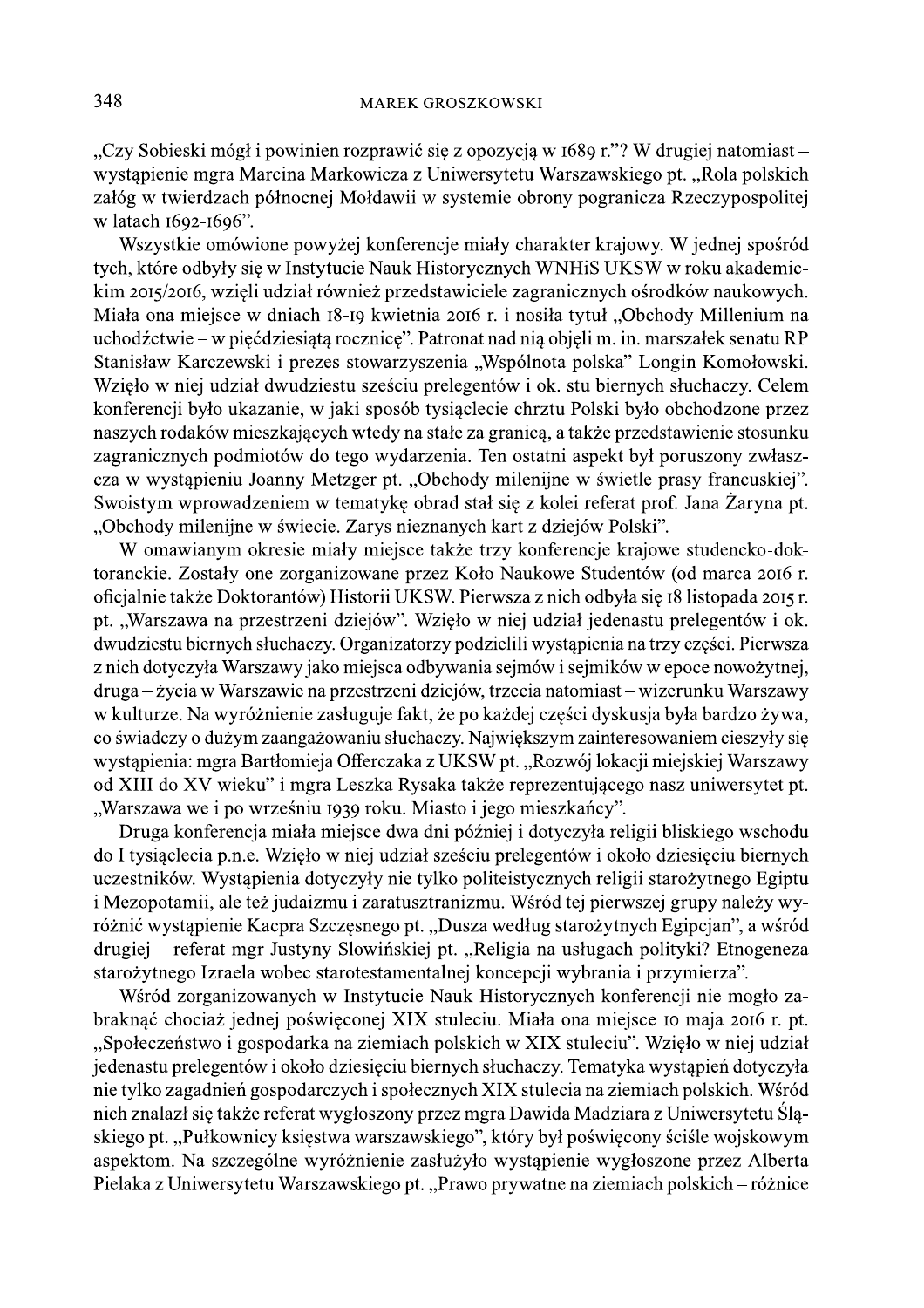konstrukcyjne", w którym autor przedstawił różnice dotyczące prawodawstwa we wszystkich trzech zaborach ze szczególnym uwzględnieniem własności prywatnej.

W Instytucie Nauk Historycznych odbyło się także pięć wykładów otwartych w ramach Studium Res Gestae, po których słuchacze mieli możliwość dyskusji i zadawania pytań prowadzącemu. W każdym z tych spotkań wzięło udział ok. dwudziestu osób. Odbyły się one w następujących terminach:

- 19 stycznia 2016 (wykład Wojciecha Kolarskiego pt. "Polityka historyczna Polski i jej znaczenie dla rozwoju współczesnego patriotyzmu")

- 17 lutego (wykład prof. dra hab. Czesława Grajewskiego pt. "Fundacja ksiąg liturgicznych Jana Łaskiego w świetle najnowszych badań")

- 15 marca (wykład dra hab. Krzysztofa Skwierczyńskiego pt. "Liber Gomorrhianus, czyli Piotra Damianiego walka o kościół")

- 20 kwietnia (wykład prof. dra hab. Wiesława Jana Wysockiego i prof. dra hab. Jana Żaryna pt. "Chrześcijaństwo w Polsce. Polska w świecie chrześcijańskim 966-2016")

- 17 maja (wykład prof. dra hab. Mariana Chachaja pt. "Studia zagraniczne i podróże edukacyjne w czasach staropolskich").

Studenci i pracownicy Instytutu Nauk Historycznych w należyty sposób uczcili też 1050 rocznicę chrztu Polski. Z tej okazji 12 maja 2016 r. miało miejsce wspólne czytanie kroniki Anonima zwanego Gallem. Wydarzenie to zostało zorganizowane przez Koło Naukowe Studentów i Doktorantów Historii UKSW i władze Instytutu Nauk Historycznych. Lekturą zostały objęte wybrane fragmenty wszystkich ksiąg tego dzieła. Każdy chętny mógł nie tylko posłuchać jego części, ale też sam jedną z nich przeczytać. Przed lekturą każdej księgi wyznaczony pracownik naukowy (byli nimi: ks. prof. dr hab. Waldemar Graczyk, dr Patrycja Herod i dr Bartłomiej Dźwigała) wygłaszał stosowne wprowadzenie. Wszystkiemu towarzyszyła odpowiednia oprawa muzyczna. Część uczestników przebrała się też w adekwatne dla epoki stroje.

Podczas dłuższej przerwy między odczytami odbył się pokaz filmu Jakuba Makowskiego pt. "Rycerze Niepodległej". Ma on charakter pełnometrażowy i został zrealizowany przez młodzież. To autorska opowieść o losach trójki dawnych przyjaciół, byłych żołnierzy AK. Ma ona za zadanie podtrzymać pamięć o żołnierzach polskiego podziemia niepodległościowego. Po jego zakończeniu miały miejsce podziękowania dla twórców. Warto dodać, że reżyser tego filmu jest aktualnie studentem Instytutu Nauk Historycznych WNHiS UKSW. Zarówno w projekcji filmu jak i czytaniu kroniki Anonima zwanego Gallem wzięło udział ok. pięćdziesięciu osób.

W roku akademickim 2015/2016 miały miejsce również publiczne dyskusje o dwóch książkach. Pierwsza z nich odbyła się 23 lutego 2016 r. i dotyczyła pozycji Krzysztofa Wiśniewskiego pt. "Urząd marszałkowski koronny w bezkrólewiach XVII-XVIII wieku (1632-1736)". Publikacja ta przedstawia funkcjonowanie jednej z najważniejszych instytucji wykonawczych w dawnej Rzeczypospolitej – urzędu marszałkowskiego koronnego. W omawianym spotkaniu wzięło udział ok. trzydziestu osób, w tym wszyscy pracownicy i doktoranci katedry historii nowożytnej. Na początku autor dokonał wprowadzenia w sposób powstawania i treść swojego dzieła, a później był czas na zadawanie mu pytań oraz dyskusję. Jej uczestnicy zgodnie stwierdzili, że publikacja w sposób wyczerpujący omawia proces kształtowania się kompetencji urzędu marszałkowskiego w I Rzeczypospolitej, analizuje poszczególne perogratywy marszałkowskie oraz stara się wskazać faktyczne miejsce